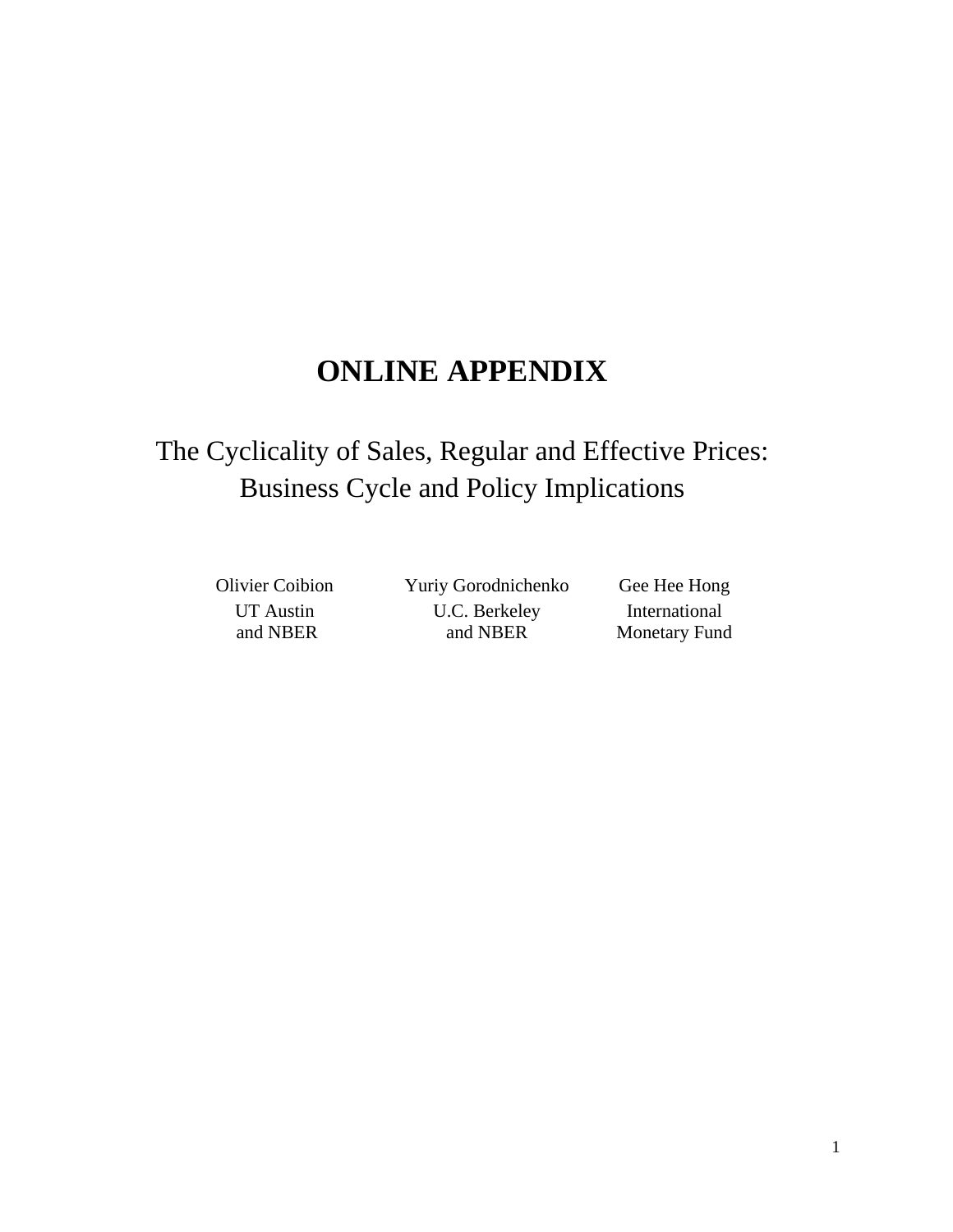| <b>Sales</b>   |           |          |                                        |                                            |         |                      | Regular prices |          |                 |          |
|----------------|-----------|----------|----------------------------------------|--------------------------------------------|---------|----------------------|----------------|----------|-----------------|----------|
|                |           |          | Share of<br>goods<br>bought<br>on sale | Share of                                   |         | Frequency of changes |                |          | Size of changes |          |
| Category       | Frequency | Size     |                                        | goods<br>bought at<br>cheap reg.<br>prices | All     | Positive             | Negative       | All      | Positive        | Negative |
|                | (1)       | (2)      | (3)                                    | (5)                                        | (5)     | (6)                  | (7)            | (8)      | (9)             | (10)     |
| All categories | 0.200     | $-0.252$ | 0.245                                  | 0.253                                      | 0.054   | 0.034                | 0.018          | 0.027    | 0.118           | $-0.126$ |
|                | (0.083)   | (0.081)  | (0.105)                                | (0.048)                                    | (0.038) | (0.031)              | (0.014)        | (0.054)  | (0.055)         | (0.093)  |
| Beer           | 0.154     | $-0.119$ | 0.171                                  | 0.240                                      | 0.056   | 0.036                | 0.019          | 0.026    | 0.075           | $-0.061$ |
|                | (0.069)   | (0.035)  | (0.077)                                | (0.032)                                    | (0.033) | (0.024)              | (0.012)        | (0.030)  | (0.028)         | (0.025)  |
| <b>Blades</b>  | 0.158     | $-0.250$ | 0.177                                  | 0.243                                      | 0.062   | 0.042                | 0.019          | 0.022    | 0.110           | $-0.166$ |
|                | (0.048)   | (0.060)  | (0.053)                                | (0.047)                                    | (0.032) | (0.026)              | (0.012)        | (0.045)  | (0.039)         | (0.092)  |
| Carbonated     | 0.261     | $-0.246$ | 0.317                                  | 0.249                                      | 0.061   | 0.038                | 0.022          | 0.038    | 0.132           | $-0.115$ |
| beverages      | (0.061)   | (0.041)  | (0.071)                                | (0.038)                                    | (0.024) | (0.016)              | (0.010)        | (0.023)  | (0.028)         | (0.031)  |
| Cigarettes     | 0.059     | $-0.118$ | 0.061                                  | 0.241                                      | 0.159   | 0.122                | 0.036          | 0.031    | 0.077           | $-0.083$ |
|                | (0.043)   | (0.062)  | (0.045)                                | (0.045)                                    | (0.085) | (0.082)              | (0.022)        | (0.039)  | (0.036)         | (0.047)  |
| Coffee         | 0.204     | $-0.239$ | 0.238                                  | 0.252                                      | 0.060   | 0.039                | 0.019          | 0.031    | 0.123           | $-0.121$ |
|                | (0.070)   | (0.050)  | (0.077)                                | (0.038)                                    | (0.031) | (0.025)              | (0.011)        | (0.038)  | (0.039)         | (0.052)  |
| Cold cereals   | 0.222     | $-0.324$ | 0.297                                  | 0.266                                      | 0.042   | 0.028                | 0.013          | 0.040    | 0.116           | $-0.106$ |
|                | (0.068)   | (0.060)  | (0.083)                                | (0.045)                                    | (0.019) | (0.015)              | (0.007)        | (0.030)  | (0.044)         | (0.055)  |
| Deodorants     | 0.211     | $-0.311$ | 0.240                                  | 0.242                                      | 0.049   | 0.028                | 0.020          | 0.011    | 0.169           | $-0.225$ |
|                | (0.055)   | (0.054)  | (0.062)                                | (0.038)                                    | (0.021) | (0.014)              | (0.011)        | (0.060)  | (0.047)         | (0.090)  |
| Diapers        | 0.246     | $-0.168$ | 0.270                                  | 0.232                                      | 0.073   | 0.037                | 0.033          | $-0.001$ | 0.096           | $-0.107$ |
|                | (0.070)   | (0.039)  | (0.077)                                | (0.050)                                    | (0.043) | (0.032)              | (0.021)        | (0.041)  | (0.035)         | (0.057)  |
| Facial tissue  | 0.229     | $-0.294$ | 0.298                                  | 0.264                                      | 0.041   | 0.025                | 0.015          | 0.035    | 0.120           | $-0.105$ |
|                | (0.076)   | (0.072)  | (0.091)                                | (0.062)                                    | (0.025) | (0.020)              | (0.012)        | (0.064)  | (0.069)         | (0.085)  |
| Frozen dinners | 0.289     | $-0.294$ | 0.377                                  | 0.262                                      | 0.043   | 0.028                | 0.014          | 0.042    | 0.129           | $-0.113$ |
|                | (0.077)   | (0.063)  | (0.092)                                | (0.042)                                    | (0.019) | (0.013)              | (0.008)        | (0.034)  | (0.049)         | (0.054)  |
| Frozen pizza   | 0.309     | $-0.278$ | 0.400                                  | 0.264                                      | 0.050   | 0.031                | 0.017          | 0.042    | 0.129           | $-0.112$ |
|                | (0.085)   | (0.052)  | (0.096)                                | (0.046)                                    | (0.025) | (0.017)              | (0.010)        | (0.032)  | (0.047)         | (0.051)  |
| Household      | 0.169     | $-0.245$ | 0.194                                  | 0.255                                      | 0.039   | 0.024                | 0.014          | 0.023    | 0.117           | $-0.138$ |
| cleaning       | (0.060)   | (0.058)  | (0.068)                                | (0.048)                                    | (0.019) | (0.014)              | (0.010)        | (0.053)  | (0.048)         | (0.086)  |
| Hot dogs       | 0.241     | $-0.340$ | 0.333                                  | 0.269                                      | 0.038   | 0.027                | 0.010          | 0.058    | 0.128           | $-0.104$ |

### **APPENDIX A: ADDITIONAL TABLES AND FIGURES.**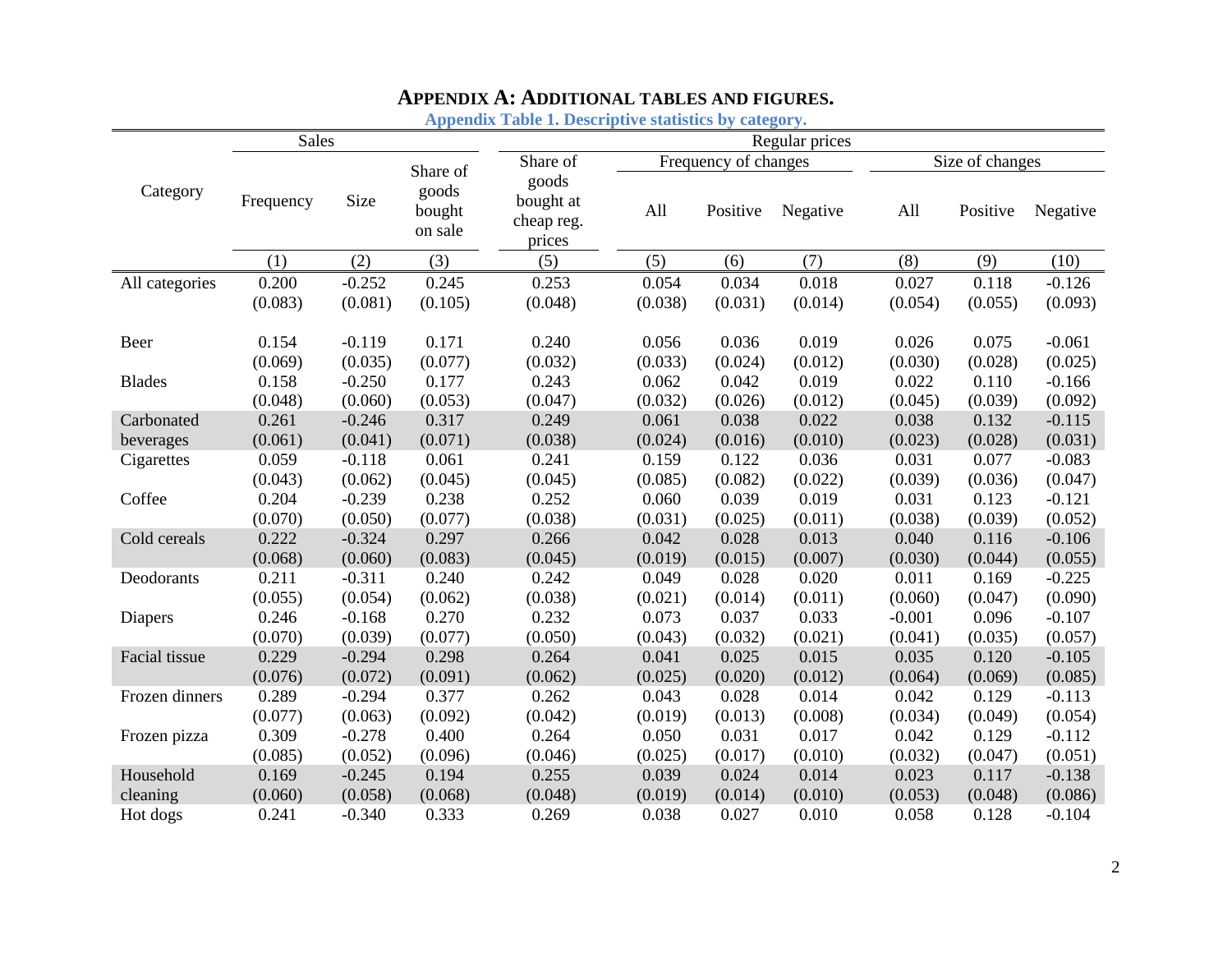|               | (0.082) | (0.067)  | (0.098) | (0.056) | (0.023) | (0.018) | (0.008) | (0.048)  | (0.054) | (0.065)  |
|---------------|---------|----------|---------|---------|---------|---------|---------|----------|---------|----------|
| Laundry and   | 0.247   | $-0.282$ | 0.323   | 0.258   | 0.049   | 0.030   | 0.018   | 0.032    | 0.125   | $-0.116$ |
| detergents    | (0.065) | (0.049)  | (0.077) | (0.042) | (0.021) | (0.016) | (0.009) | (0.035)  | (0.047) | (0.059)  |
| Margarine and | 0.183   | $-0.253$ | 0.237   | 0.261   | 0.047   | 0.034   | 0.012   | 0.041    | 0.088   | $-0.062$ |
| butter        | (0.071) | (0.074)  | (0.085) | (0.049) | (0.032) | (0.028) | (0.009) | (0.037)  | (0.041) | (0.046)  |
| Mayonnaise    | 0.145   | $-0.267$ | 0.183   | 0.257   | 0.047   | 0.035   | 0.012   | 0.038    | 0.095   | $-0.089$ |
|               | (0.063) | (0.083)  | (0.074) | (0.052) | (0.032) | (0.028) | (0.010) | (0.047)  | (0.046) | (0.069)  |
| Milk          | 0.137   | $-0.172$ | 0.158   | 0.243   | 0.057   | 0.038   | 0.018   | 0.028    | 0.072   | $-0.056$ |
|               | (0.058) | (0.042)  | (0.065) | (0.038) | (0.031) | (0.026) | (0.013) | (0.022)  | (0.026) | (0.028)  |
| Mustard and   | 0.153   | $-0.206$ | 0.171   | 0.261   | 0.051   | 0.035   | 0.014   | 0.036    | 0.112   | $-0.116$ |
| ketchup       | (0.067) | (0.066)  | (0.071) | (0.044) | (0.027) | (0.022) | (0.011) | (0.051)  | (0.039) | (0.073)  |
| Paper towels  | 0.214   | $-0.254$ | 0.291   | 0.259   | 0.049   | 0.031   | 0.017   | 0.034    | 0.103   | $-0.086$ |
|               | (0.065) | (0.054)  | (0.075) | (0.047) | (0.028) | (0.023) | (0.012) | (0.044)  | (0.046) | (0.059)  |
| Peanut butter | 0.154   | $-0.217$ | 0.195   | 0.261   | 0.050   | 0.033   | 0.016   | 0.028    | 0.084   | $-0.071$ |
|               | (0.065) | (0.077)  | (0.076) | (0.056) | (0.033) | (0.028) | (0.013) | (0.043)  | (0.044) | (0.057)  |
| Photo         | 0.186   | $-0.302$ | 0.206   | 0.232   | 0.062   | 0.034   | 0.027   | $-0.027$ | 0.161   | $-0.266$ |
|               | (0.065) | (0.100)  | (0.069) | (0.061) | (0.047) | (0.033) | (0.027) | (0.139)  | (0.093) | (0.181)  |
| Razors        | 0.243   | $-0.227$ | 0.260   | 0.224   | 0.069   | 0.039   | 0.028   | $-0.003$ | 0.131   | $-0.202$ |
|               | (0.078) | (0.074)  | (0.083) | (0.052) | (0.038) | (0.027) | (0.023) | (0.089)  | (0.067) | (0.135)  |
| Salty snacks  | 0.223   | $-0.251$ | 0.264   | 0.265   | 0.035   | 0.023   | 0.011   | 0.048    | 0.128   | $-0.106$ |
|               | (0.057) | (0.038)  | (0.065) | (0.031) | (0.015) | (0.010) | (0.006) | (0.025)  | (0.031) | (0.036)  |
| Shampoo       | 0.214   | $-0.275$ | 0.236   | 0.239   | 0.064   | 0.037   | 0.025   | 0.004    | 0.158   | $-0.218$ |
|               | (0.048) | (0.043)  | (0.052) | (0.033) | (0.026) | (0.016) | (0.013) | (0.049)  | (0.036) | (0.075)  |
| Soup          | 0.178   | $-0.300$ | 0.226   | 0.256   | 0.049   | 0.034   | 0.014   | 0.041    | 0.126   | $-0.131$ |
|               | (0.079) | (0.077)  | (0.101) | (0.043) | (0.023) | (0.018) | (0.009) | (0.040)  | (0.041) | (0.068)  |
| Spaghetti     | 0.214   | $-0.265$ | 0.268   | 0.268   | 0.056   | 0.037   | 0.018   | 0.035    | 0.119   | $-0.113$ |
| sauce         | (0.073) | (0.067)  | (0.084) | (0.048) | (0.027) | (0.020) | (0.012) | (0.043)  | (0.042) | (0.062)  |
| Sugar and     | 0.117   | $-0.197$ | 0.133   | 0.249   | 0.041   | 0.027   | 0.013   | 0.019    | 0.095   | $-0.110$ |
| substitutes   | (0.066) | (0.078)  | (0.074) | (0.057) | (0.026) | (0.020) | (0.013) | (0.066)  | (0.059) | (0.103)  |
| Toilet tissue | 0.218   | $-0.250$ | 0.313   | 0.273   | 0.052   | 0.033   | 0.018   | 0.029    | 0.090   | $-0.071$ |
|               | (0.063) | (0.052)  | (0.075) | (0.048) | (0.030) | (0.024) | (0.011) | (0.035)  | (0.039) | (0.043)  |
| Toothbrushes  | 0.194   | $-0.323$ | 0.219   | 0.239   | 0.047   | 0.026   | 0.020   | 0.000    | 0.192   | $-0.276$ |
|               | (0.056) | (0.062)  | (0.065) | (0.039) | (0.021) | (0.013) | (0.012) | (0.075)  | (0.062) | (0.106)  |
| Toothpaste    | 0.215   | $-0.288$ | 0.255   | 0.252   | 0.044   | 0.026   | 0.017   | 0.024    | 0.153   | $-0.187$ |
|               | (0.058) | (0.046)  | (0.069) | (0.040) | (0.020) | (0.015) | (0.009) | (0.046)  | (0.043) | (0.077)  |
| Yogurt        | 0.224   | $-0.249$ | 0.290   | 0.260   | 0.039   | 0.025   | 0.013   | 0.034    | 0.095   | $-0.073$ |
|               | (0.074) | (0.062)  | (0.089) | (0.054) | (0.023) | (0.017) | (0.009) | (0.036)  | (0.041) | (0.042)  |

Notes: UPCs have equal weights when aggregated to the category level.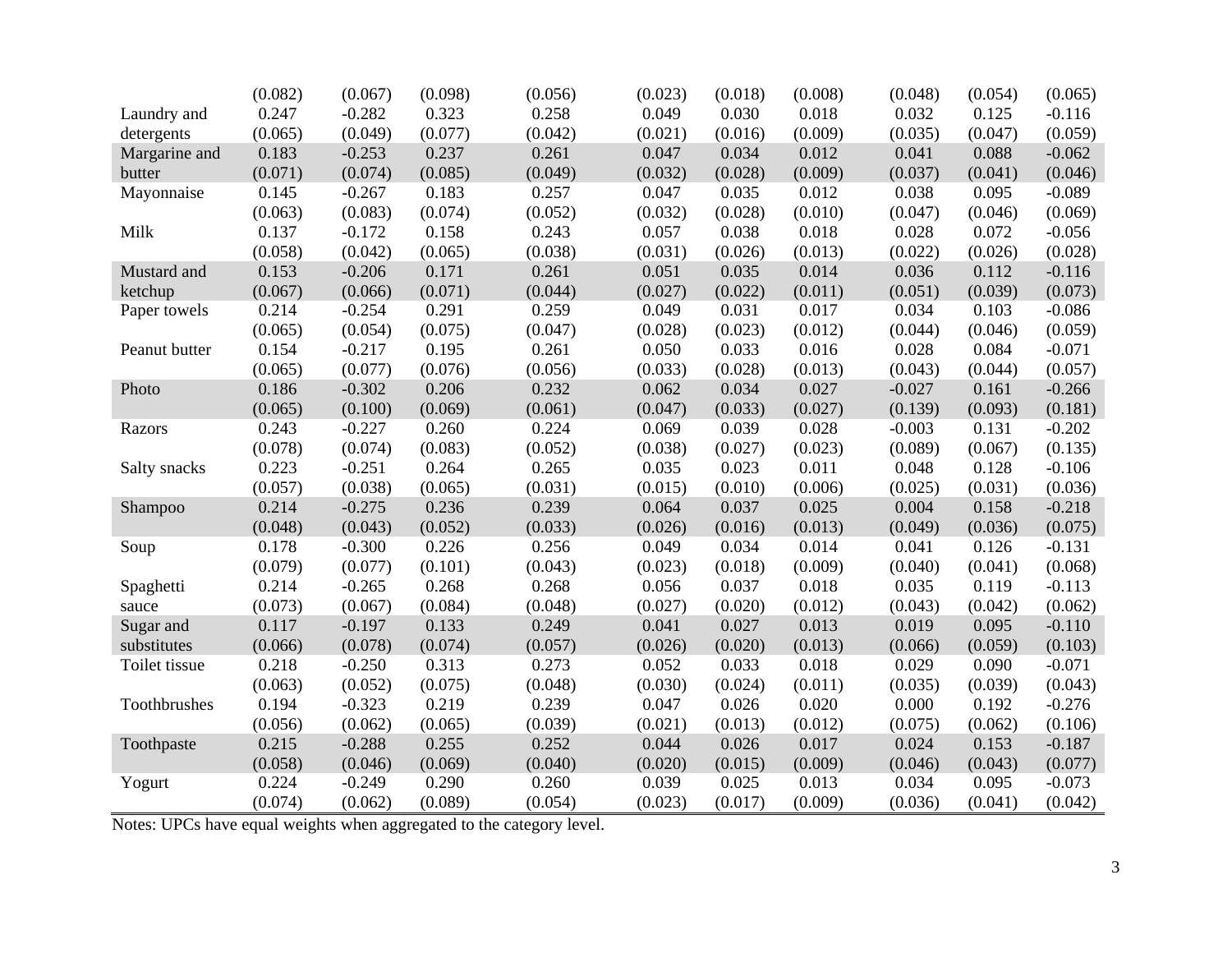|                        | All price changes |           |          |          |          |          |
|------------------------|-------------------|-----------|----------|----------|----------|----------|
| Category               |                   | Frequency |          |          | Size     |          |
|                        | All               | Positive  | Negative | All      | Positive | Negative |
|                        | (1)               | (2)       | (3)      | (4)      | (5)      | (6)      |
| Total                  | 0.238             | 0.124     | 0.114    | 0.001    | 0.206    | $-0.224$ |
|                        | (0.093)           | (0.051)   | (0.051)  | (0.044)  | (0.071)  | (0.079)  |
|                        |                   |           |          |          |          |          |
| Beer                   | 0.168             | 0.091     | 0.077    | 0.008    | 0.097    | $-0.102$ |
|                        | (0.082)           | (0.046)   | (0.040)  | (0.026)  | (0.028)  | (0.031)  |
| <b>Blades</b>          | 0.205             | 0.112     | 0.093    | 0.001    | 0.197    | $-0.238$ |
|                        | (0.066)           | (0.040)   | (0.035)  | (0.042)  | (0.043)  | (0.059)  |
| Carbonated beverages   | 0.315             | 0.163     | 0.152    | 0.006    | 0.201    | $-0.206$ |
|                        | (0.083)           | (0.045)   | (0.042)  | (0.021)  | (0.035)  | (0.037)  |
| Cigarettes             | 0.199             | 0.141     | 0.058    | 0.022    | 0.083    | $-0.098$ |
|                        | (0.091)           | (0.084)   | (0.034)  | (0.040)  | (0.036)  | (0.050)  |
| Coffee                 | 0.231             | 0.122     | 0.109    | 0.005    | 0.198    | $-0.211$ |
|                        | (0.076)           | (0.046)   | (0.040)  | (0.036)  | (0.043)  | (0.047)  |
| Cold cereals           | 0.241             | 0.125     | 0.116    | 0.002    | 0.254    | $-0.275$ |
|                        | (0.077)           | (0.042)   | (0.040)  | (0.031)  | (0.057)  | (0.060)  |
| Deodorants             | 0.260             | 0.130     | 0.130    | $-0.002$ | 0.278    | $-0.297$ |
|                        | (0.069)           | (0.036)   | (0.039)  | (0.042)  | (0.046)  | (0.053)  |
| Diapers                | 0.313             | 0.152     | 0.161    | $-0.011$ | 0.144    | $-0.159$ |
|                        | (0.087)           | (0.053)   | (0.050)  | (0.032)  | (0.032)  | (0.040)  |
| Facial tissue          | 0.253             | 0.125     | 0.128    | $-0.009$ | 0.247    | $-0.260$ |
|                        | (0.082)           | (0.044)   | (0.048)  | (0.054)  | (0.064)  | (0.068)  |
| Frozen dinners         | 0.319             | 0.162     | 0.158    | 0.002    | 0.246    | $-0.254$ |
|                        | (0.078)           | (0.042)   | (0.042)  | (0.032)  | (0.059)  | (0.061)  |
| Frozen pizza           | 0.354             | 0.181     | 0.173    | 0.004    | 0.232    | $-0.239$ |
|                        | (0.092)           | (0.050)   | (0.048)  | (0.028)  | (0.049)  | (0.052)  |
| Household cleaning     | 0.179             | 0.091     | 0.088    | $-0.006$ | 0.203    | $-0.227$ |
|                        | (0.060)           | (0.033)   | (0.035)  | (0.045)  | (0.045)  | (0.056)  |
| Hot dogs               | 0.300             | 0.157     | 0.143    | 0.009    | 0.279    | $-0.293$ |
|                        | (0.089)           | (0.051)   | (0.047)  | (0.048)  | (0.063)  | (0.067)  |
| Laundry and detergents | 0.289             | 0.147     | 0.142    | 0.002    | 0.236    | $-0.246$ |
|                        | (0.078)           | (0.043)   | (0.041)  | (0.028)  | (0.044)  | (0.047)  |
| Margarine and butter   | 0.220             | 0.116     | 0.104    | 0.007    | 0.200    | $-0.213$ |
|                        | (0.076)           | (0.046)   | (0.040)  | (0.044)  | (0.066)  | (0.069)  |
| Mayonnaise             | 0.179             | 0.099     | 0.080    | 0.008    | 0.197    | $-0.226$ |
|                        | (0.074)           | (0.047)   | (0.039)  | (0.057)  | (0.065)  | (0.076)  |
| Milk                   | 0.179             | 0.096     | 0.084    | 0.005    | 0.131    | $-0.141$ |
|                        | (0.069)           | (0.040)   | (0.037)  | (0.025)  | (0.035)  | (0.039)  |
| Mustard and ketchup    | 0.153             | 0.085     | 0.068    | 0.008    | 0.161    | $-0.186$ |
|                        | (0.061)           | (0.038)   | (0.037)  | (0.050)  | (0.043)  | (0.061)  |
| Paper towels           | 0.253             | 0.130     | 0.123    | $-0.001$ | 0.203    | $-0.216$ |
|                        | (0.078)           | (0.045)   | (0.042)  | (0.034)  | (0.047)  | (0.050)  |
| Peanut butter          | 0.182             | 0.098     | 0.085    | 0.007    | 0.164    | $-0.178$ |
|                        | (0.069)           | (0.043)   | (0.038)  | (0.048)  | (0.058)  | (0.069)  |
| Photo                  | 0.232             | 0.116     | 0.116    | $-0.021$ | 0.254    | $-0.297$ |
|                        | (0.079)           | (0.049)   | (0.052)  | (0.084)  | (0.075)  | (0.100)  |

| <b>Appendix Table 2. Moments for all (sales and regular) price changes.</b> |  |  |  |
|-----------------------------------------------------------------------------|--|--|--|
|-----------------------------------------------------------------------------|--|--|--|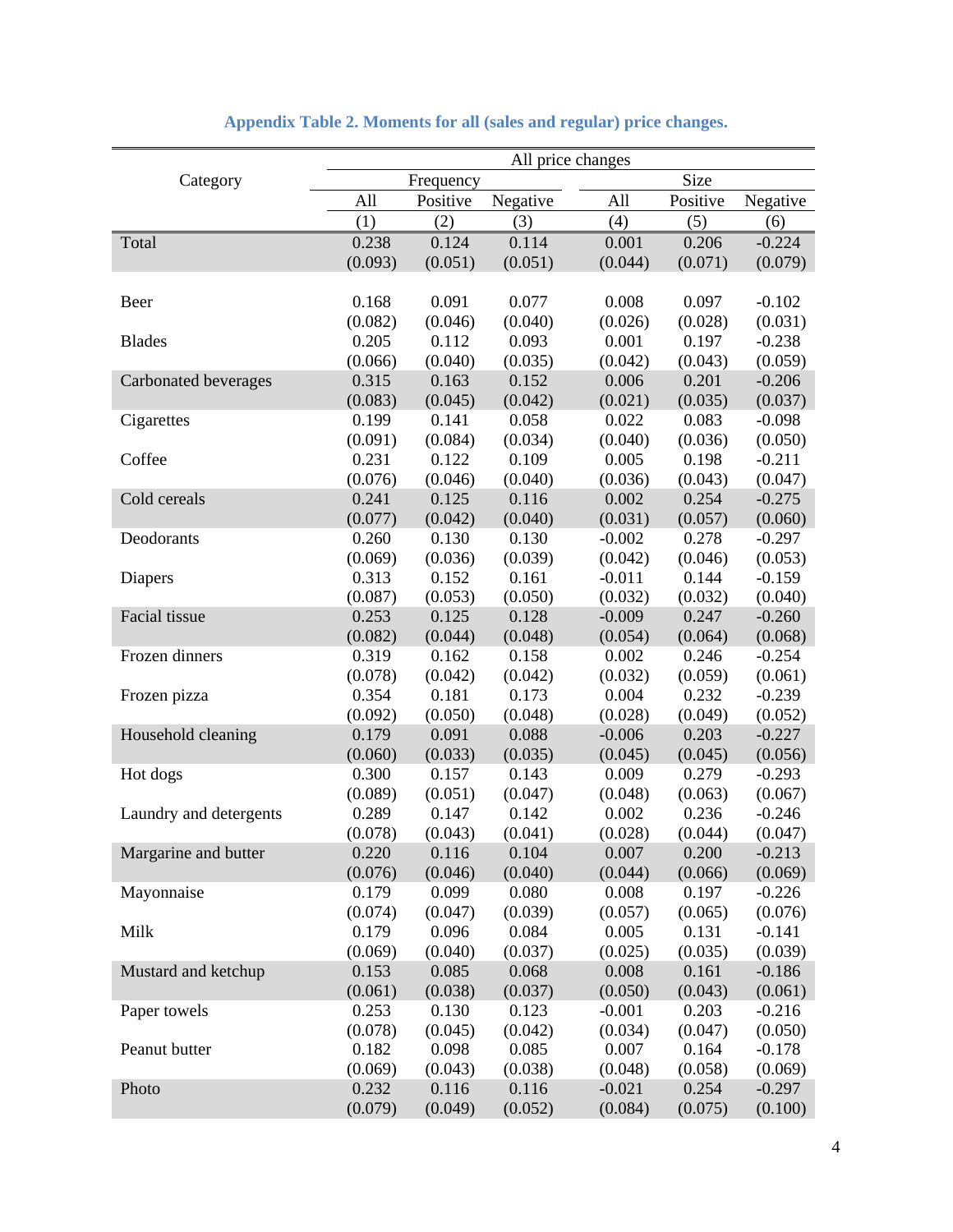| Razors                | 0.269   | 0.137   | 0.132   | $-0.014$ | 0.189   | $-0.230$ |
|-----------------------|---------|---------|---------|----------|---------|----------|
|                       | (0.093) | (0.052) | (0.059) | (0.063)  | (0.057) | (0.076)  |
| Salty snacks          | 0.227   | 0.116   | 0.111   | 0.002    | 0.207   | $-0.217$ |
|                       | (0.068) | (0.036) | (0.034) | (0.021)  | (0.036) | (0.038)  |
| Shampoo               | 0.264   | 0.133   | 0.130   | $-0.009$ | 0.241   | $-0.268$ |
|                       | (0.071) | (0.037) | (0.039) | (0.034)  | (0.035) | (0.043)  |
| Soup                  | 0.207   | 0.111   | 0.096   | 0.009    | 0.237   | $-0.260$ |
|                       | (0.080) | (0.043) | (0.045) | (0.054)  | (0.066) | (0.071)  |
| Spaghetti sauce       | 0.245   | 0.129   | 0.117   | 0.006    | 0.218   | $-0.231$ |
|                       | (0.074) | (0.041) | (0.042) | (0.042)  | (0.056) | (0.063)  |
| Sugar and substitutes | 0.136   | 0.071   | 0.065   | $-0.003$ | 0.153   | $-0.180$ |
|                       | (0.068) | (0.038) | (0.039) | (0.056)  | (0.057) | (0.072)  |
| Toilet tissue         | 0.270   | 0.139   | 0.131   | 0.000    | 0.198   | $-0.211$ |
|                       | (0.081) | (0.047) | (0.041) | (0.028)  | (0.047) | (0.048)  |
| Toothbrushes          | 0.227   | 0.112   | 0.116   | $-0.011$ | 0.287   | $-0.316$ |
|                       | (0.065) | (0.034) | (0.037) | (0.050)  | (0.054) | (0.061)  |
| Toothpaste            | 0.246   | 0.124   | 0.122   | $-0.002$ | 0.254   | $-0.271$ |
|                       | (0.071) | (0.038) | (0.038) | (0.033)  | (0.039) | (0.045)  |
| Yogurt                | 0.271   | 0.137   | 0.134   | 0.001    | 0.204   | $-0.210$ |
|                       | (0.082) | (0.045) | (0.044) | (0.034)  | (0.060) | (0.062)  |

Notes: UPCs have equal weights when aggregated to the category level.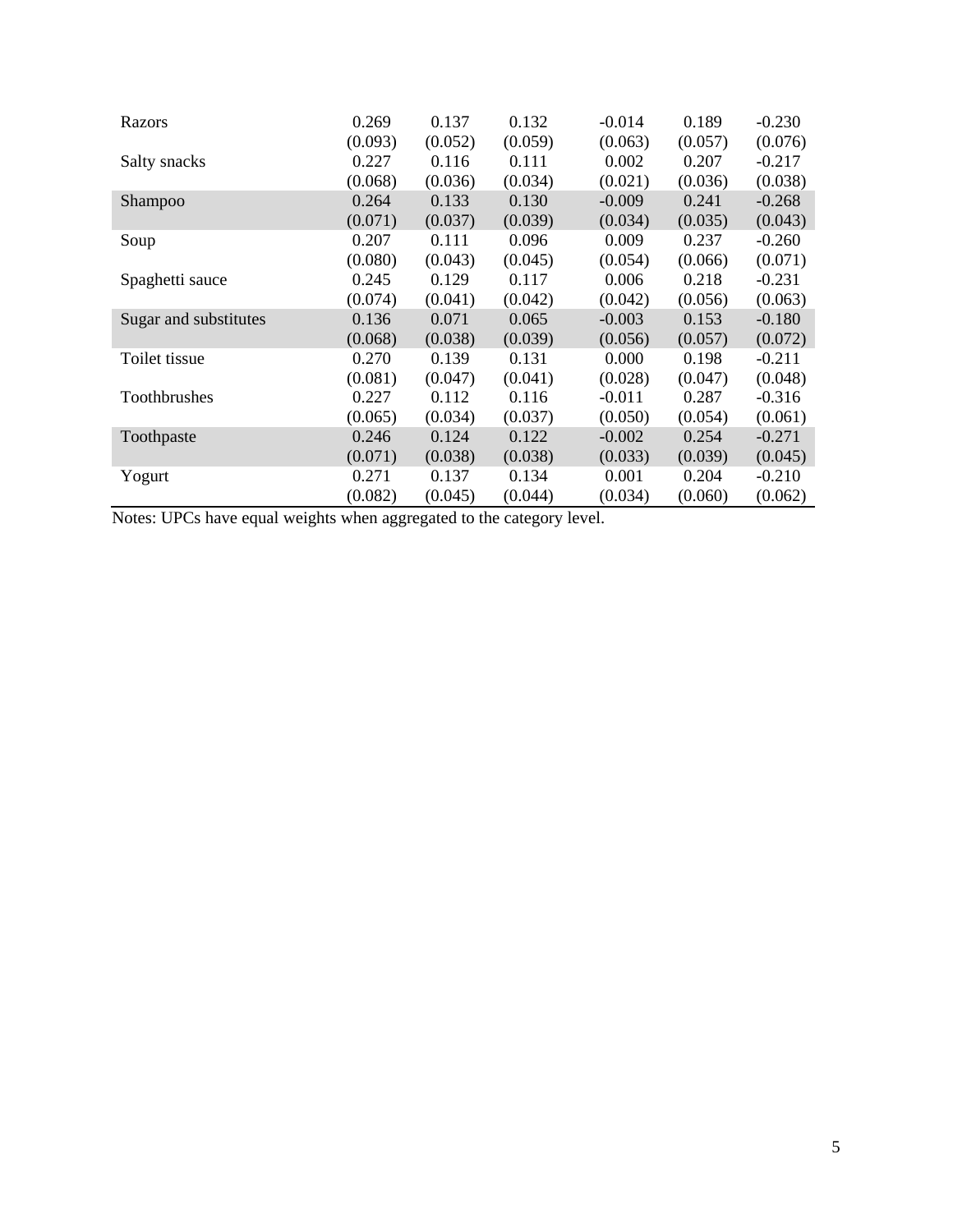|                               | Equal weights to<br>all UPCs |                    | Standard errors               |                     |                      |  |  |
|-------------------------------|------------------------------|--------------------|-------------------------------|---------------------|----------------------|--|--|
| Dependent variable            | Point estimate               | Driscoll-<br>Kraay | Cluster by<br>category/market | Cluster by<br>month | Cluster by<br>market |  |  |
|                               | (1)                          | (2)                | (3)                           | (4)                 | (5)                  |  |  |
| <b>Sales</b>                  |                              |                    |                               |                     |                      |  |  |
| Frequency                     | 0.224                        | $(0.092)$ ***      | $(0.060)$ ***                 | $(0.047)$ ***       | (0.174)              |  |  |
| Size                          | 0.303                        | $(0.066)$ ***      | $(0.065)$ ***                 | $(0.037)$ ***       | $(0.141)$ **         |  |  |
| Share of goods bought on sale | 0.161                        | (0.104)            | $(0.070)$ **                  | $(0.053)$ ***       | (0.220)              |  |  |
| Regular price                 |                              |                    |                               |                     |                      |  |  |
| Share of goods bought at      | 0.126                        | $(0.042)$ ***      | $(0.046)$ ***                 | $(0.023)$ ***       | (0.159)              |  |  |
| cheap regular prices          |                              |                    |                               |                     |                      |  |  |
| Frequency of changes          |                              |                    |                               |                     |                      |  |  |
| All                           | $-0.018$                     | (0.032)            | (0.022)                       | (0.018)             | (0.045)              |  |  |
| Positive                      | $-0.041$                     | $(0.024)*$         | $(0.017)$ ***                 | $(0.014)$ ***       | (0.027)              |  |  |
| Negative                      | 0.026                        | $(0.011)$ **       | $(0.010)$ ***                 | $(0.007)$ ***       | (0.020)              |  |  |
| Size of changes               |                              |                    |                               |                     |                      |  |  |
| All                           | $-0.109$                     | $(0.044)$ ***      | $(0.028)$ ***                 | $(0.030)$ ***       | $(0.048)$ **         |  |  |
| Positive                      | 0.070                        | (0.050)            | (0.043)                       | $(0.028)$ ***       | (0.106)              |  |  |
| Negative                      | $-0.036$                     | (0.060)            | (0.065)                       | (0.037)             | (0.118)              |  |  |
| Inflation                     |                              |                    |                               |                     |                      |  |  |
| posted prices                 | $-0.061$                     | $(0.017)$ ***      | $(0.014)$ ***                 | $(0.008)$ ***       | $(0.027)*$           |  |  |
| effective prices              | $-0.219$                     | $(0.024)$ ***      | $(0.026)$ ***                 | $(0.013)$ ***       | $(0.037)$ ***        |  |  |

### **Appendix Table 3. Alternative standard errors.**

Notes: The table shows the baseline point estimates (column 1) and standard errors (column 2) which correspond to results presented in column 3 of Tables 1 and 2. Columns 3 and 4 show alternative estimates of standard errors associated with column (1). Column (3) clusters standard errors by market and category (1550 clusters) which allows for arbitrary collation of errors across time. Column (4) clusters standard errors by month (132 clusters) which allow for arbitrary cross-sectional correlation. Column (5) clusters standard errors by market (50 clusters). \*,\*\*,\*\*\* indicates statistical significance at 1, 5 and 10 percent.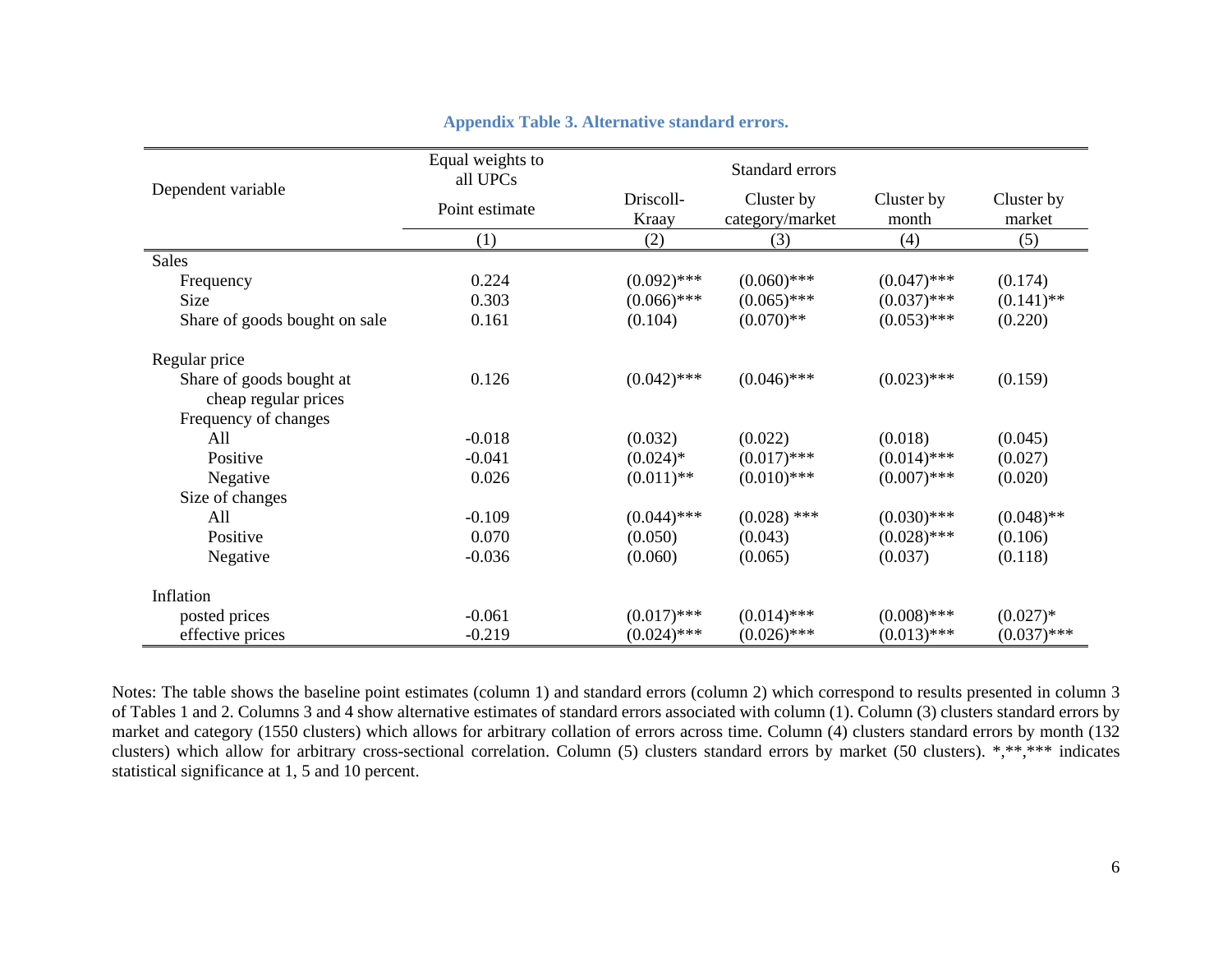| Cheap regular price |                                                                                              |                                                            |                                     |                   |  |  |
|---------------------|----------------------------------------------------------------------------------------------|------------------------------------------------------------|-------------------------------------|-------------------|--|--|
|                     | Universe of UPCs Bottom 10 percent                                                           |                                                            | Bottom 20 percent Bottom 25 percent | Bottom 33 percent |  |  |
|                     | (1)                                                                                          | (2)                                                        | (3)                                 | (4)               |  |  |
|                     |                                                                                              | Panel A: equal weights to aggregate UPCs to category level |                                     |                   |  |  |
| $\Omega_{all}$      | $0.145***$                                                                                   | $0.126***$                                                 | $0.199***$                          | $0.324***$        |  |  |
|                     | (0.041)                                                                                      | (0.042)                                                    | (0.055)                             | (0.072)           |  |  |
|                     | $0.320***$                                                                                   | 0.140                                                      | $0.213**$                           | $0.346**$         |  |  |
| $\Omega_{max}$      | (0.072)                                                                                      | (0.089)                                                    | (0.105)                             | (0.141)           |  |  |
|                     |                                                                                              |                                                            |                                     |                   |  |  |
| $\Omega_{90}$       | $0.283***$                                                                                   | $0.280***$                                                 | $0.376***$                          | $0.427***$        |  |  |
|                     | (0.060)                                                                                      | (0.066)                                                    | (0.078)                             | (0.104)           |  |  |
| $\Omega_{75}$       | $0.195***$                                                                                   | $0.180***$                                                 | $0.279***$                          | $0.380***$        |  |  |
|                     | (0.050)                                                                                      | (0.060)                                                    | (0.076)                             | (0.095)           |  |  |
|                     | Panel B: expenditure shares (market specific) as weights to aggregate UPCs to category level |                                                            |                                     |                   |  |  |
| $\Omega_{all}$      | $0.170***$                                                                                   | $0.191***$                                                 | $0.285***$                          | $0.369***$        |  |  |
|                     | (0.046)                                                                                      | (0.055)                                                    | (0.070)                             | (0.090)           |  |  |
| $\Omega_{max}$      | $0.297***$                                                                                   | 0.097                                                      | 0.179                               | $0.312**$         |  |  |
|                     | (0.077)                                                                                      | (0.099)                                                    | (0.115)                             | (0.147)           |  |  |
|                     | $0.306***$                                                                                   | $0.319***$                                                 | $0.428***$                          | $0.434***$        |  |  |
| $\Omega_{90}$       |                                                                                              |                                                            |                                     |                   |  |  |
|                     | (0.063)                                                                                      | (0.076)                                                    | (0.089)                             | (0.112)           |  |  |
| $\Omega_{75}$       | $0.198***$                                                                                   | $0.194***$                                                 | $0.288***$                          | $0.331***$        |  |  |
|                     | (0.054)                                                                                      | (0.068)                                                    | (0.082)                             | (0.105)           |  |  |

#### **Appendix Table 4. Share of Regular-Priced Goods Bought at Low Prices**

Notes: The table presents estimated coefficients for the cyclicality of the share of goods bought at "cheap" regular prices, using alternative thresholds for identifying "cheap" prices (indicated in column headers), alternative groupings of UPCs used to calculate relative prices (indicated by rows) and different aggregation procedures to go from UPC level to category-market level (Panel headings). In all regressions, month and category/market fixed effects are included, which corresponds to column (3) in Table 2. \*,\*\*,\*\*\* indicates statistical significance at 1, 5 and 10 percent.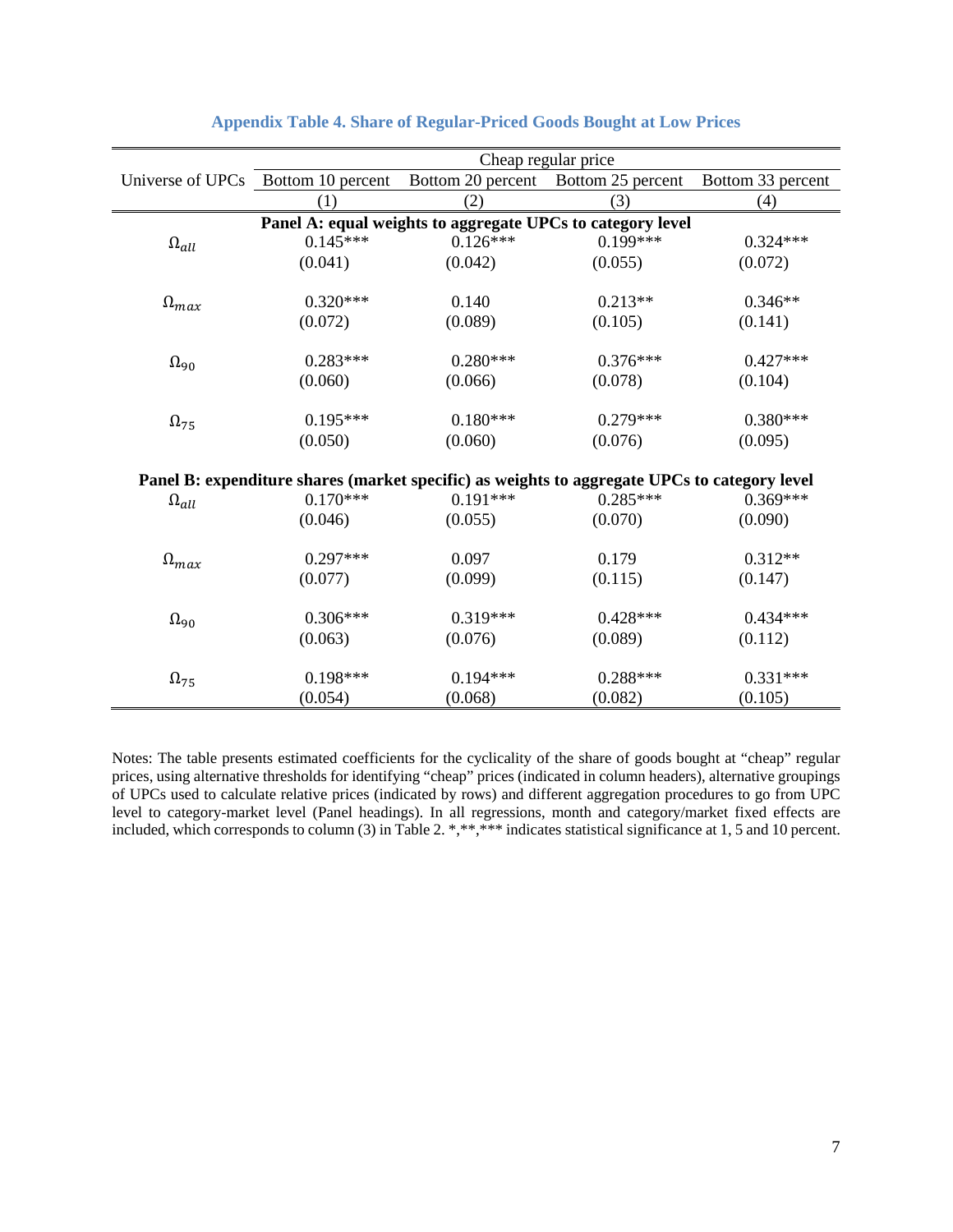

## **Appendix Figure 1. Correlations between key moments**

Notes: Figures report average (across time and goods) moments at the category level. Expenditure shares are used as weights to aggregate goods. Red line shows the best fit linear projection.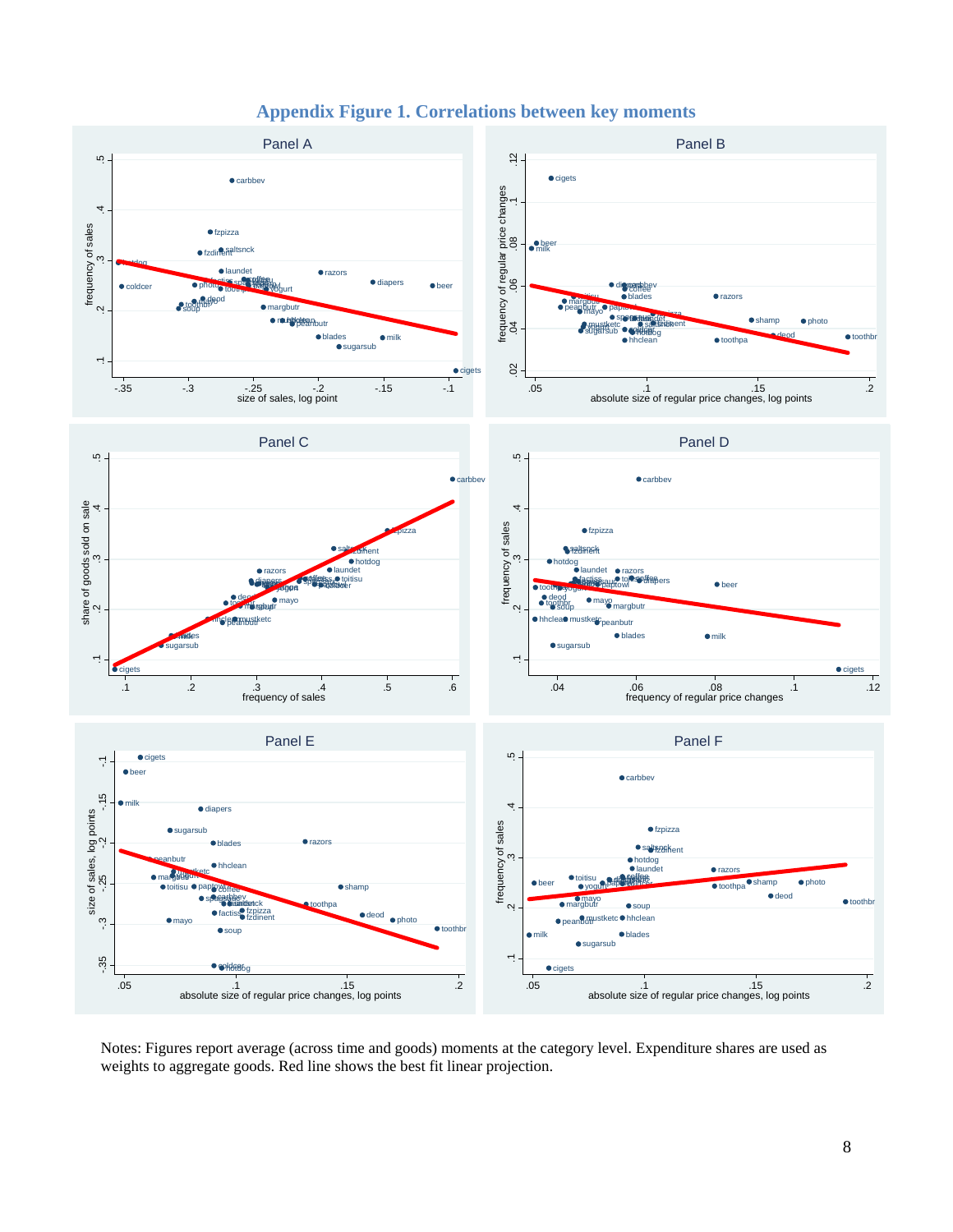

**Appendix Figure 2. Sensitivity of Output Gap Response to Contractionary Monetary Policy Shock** 

 Notes: This figure shows the sensitivity of the output gap response to a monetary policy shock as a function of two parameters  $\phi$  (elasticity of iceberg cost with respect to shopping effort) and  $\gamma$  (elasticity of substitution across stores). The bottom panel is for the case with  $\phi = -0.35$ . The mean response is the average response of output gap over 20 periods.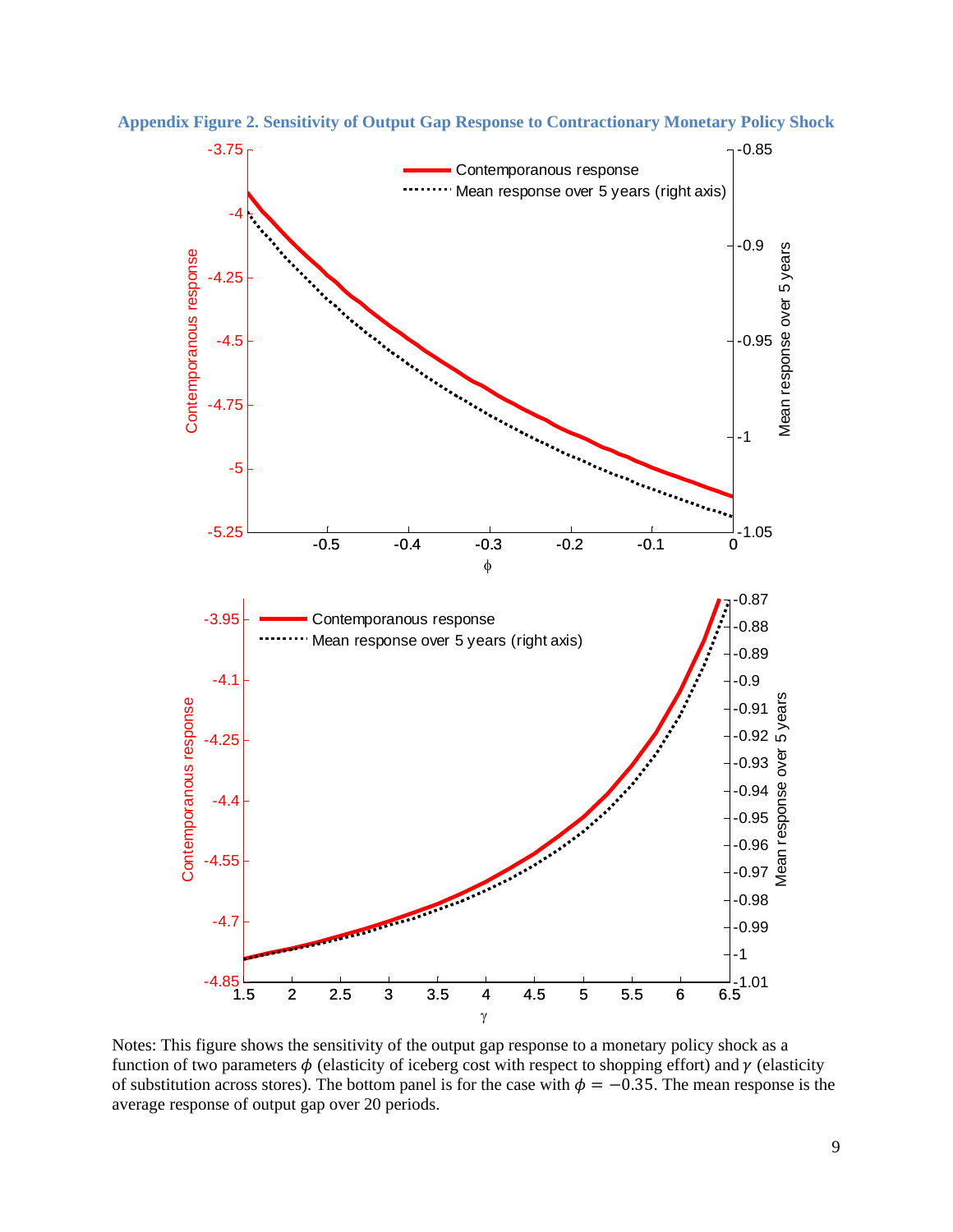Appendix Figure 3. Welfare as a function of  $\phi$  (elasticity of iceberg cost with respect to shopping **effort).**



Notes: This figure shows how welfare varies with  $\phi$  holding the size of the shocks constant. Since the household's utility is log in consumption, changes in welfare can be interpreted as percent losses in consumption equivalents.  $\phi = 0$  corresponds to fixed shopping effort.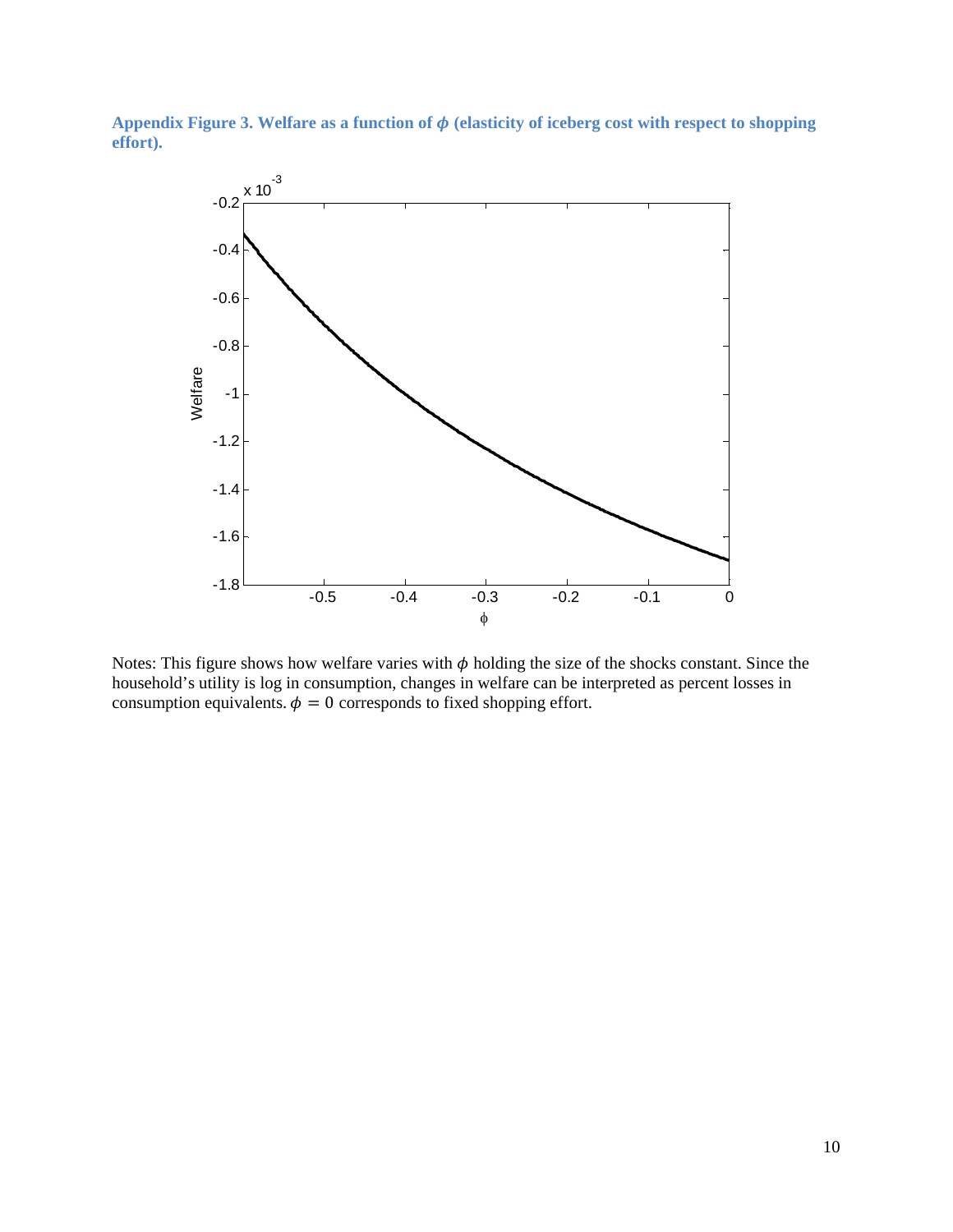#### **APPENDIX B: WITHIN-CATEGORY SUBSTITUTION**

While we focus on expenditure-switching across stores by households for a given UPC product, the literature on price measurement has long emphasized another margin of substitution, namely across goods. Our primary motivation for focusing on switching across stores for a given good is that, as in the construction of the CPI, it is helpful to consider the cost of a fixed basket of goods for welfare purposes. The substitution bias long emphasized in the literature, in which CPI inflation will be overstated because it ignores the possibility of consumers switching goods when relative prices change, instead involves a change in the composition of the basket which will have implications for welfare. Nonetheless, we also consider this additional margin here for two reasons. First, the substitution bias has primarily been considered as a source of long-run bias in inflation measurements, while the cyclical properties of this margin have not been considered. Second, comparing the degree of store-switching to the amount of cross-good substitution provides one metric to assess the relative importance of store-switching for the measurement of inflation.

To quantify the degree of substitution across goods, we first construct the quantity-weighted average "effective" price *across all goods j within category c* in store *s* and geographic area *m* as

$$
\bar{P}_{mcts}^{eq} = \frac{\sum_{j \in c} TR_{mscij}}{\sum_{j \in c} TQ_{mscij} \times EQ_j}.
$$
\n(B.1)

where  $EQ_j$  is the quantity equivalent of good *j*. Hence, in calculating  $\bar{P}_{mcts}^{eq}$ , all prices are converted into quantity-equivalent measures so that e.g. the price of a 6-pack of beer is comparable to a 12-pack and  $\bar{P}_{mcts}^{eq}$ eq measures the price of beer per liter.  $\bar{P}_{mcts}^{eq}$  can change because individual prices change or because consumers reallocate their consumption of goods within a given category. For category *c,* store *s* and market *m*, we compute the monthly inflation rate  $log(\bar{P}_{m_c}^{eq} / \bar{P}_{m_c}^{eq})$ . Then, we aggregate across all stores in market *m* to get the average category-level inflation rate, using either equal or expenditure weights.<sup>1</sup> Finally, we cumulate monthly inflation rates into annual inflation rate  $\bar{\pi}^{eq}_{mct}$  which we refer to as the "within-category effective inflation rate". While for  $\bar{\pi}_{mct}^{eff}$  we fix the composition of the consumption basket but allow consumers to switch stores, for  $\bar{\pi}^{eq}_{mct}$  we fix the store weights but allow consumers to substitute goods in the basket.

 Because some categories include much more heterogeneity in goods than others, we consider two classification schemes for measuring the substitution of goods within categories. The first (and broadest) includes all UPCs within a category. The second allows substitution only within subcategories which approximately corresponds to adding another digit to the level of disaggregation. For example, we use all

<sup>&</sup>lt;sup>1</sup> Because quantity equivalents are not available or are not comparable for some categories, we exclude the following categories from this analysis: deodorants, frozen dinners, photos, and soups.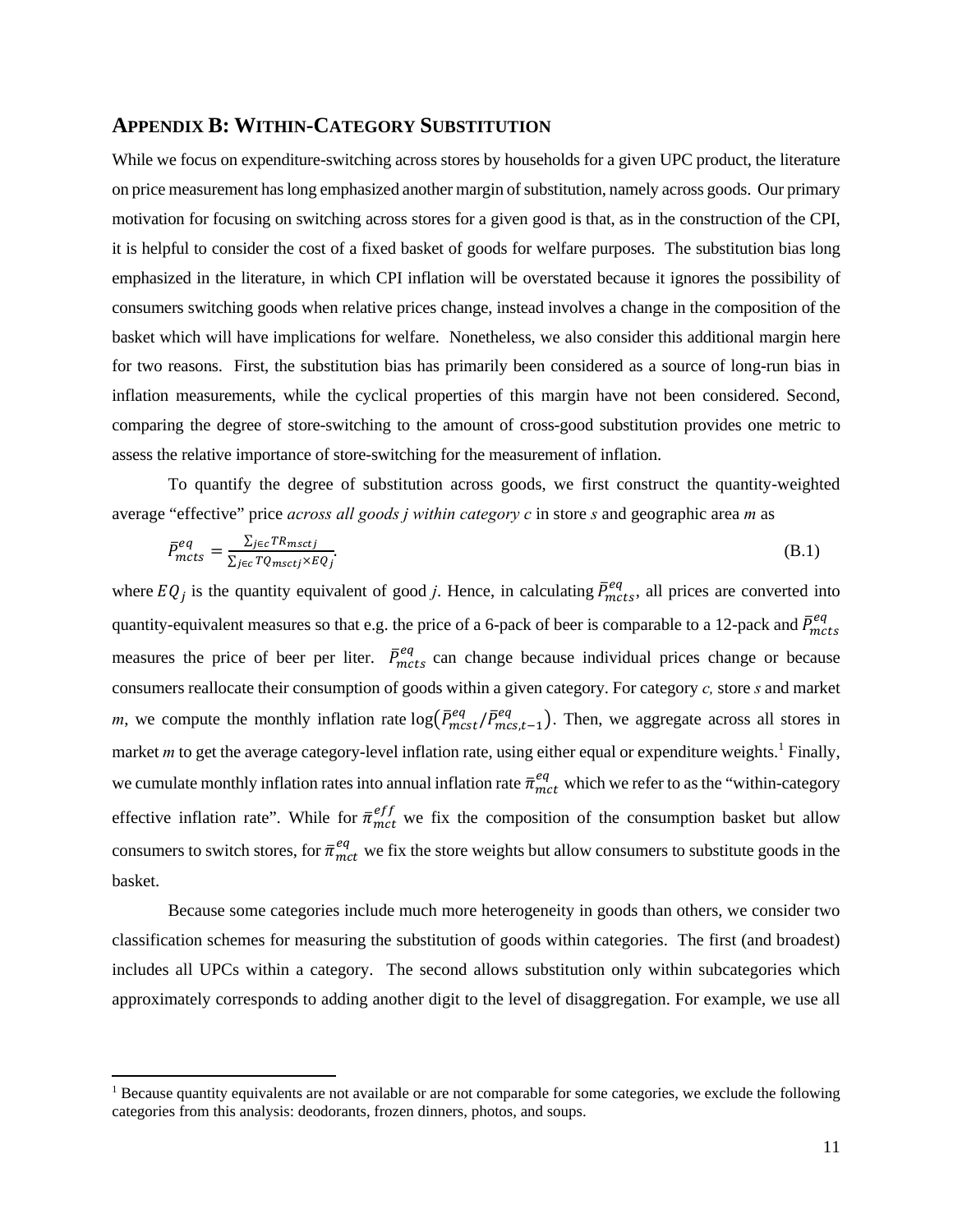types of milk when we calculate  $\bar{P}_{mcts}^{eq}$  for the first classification. In contrast, the second classification considers separately such subcategories as whole milk, skimmed milk, 2% milk, etc.

The sensitivity of these inflation rates to economic conditions is then assessed using

$$
\bar{\pi}_{mct}^{eq} = \beta U R_{mt} + \lambda_t + \theta_{m,c} + error \tag{B.2}
$$

which is equivalent to the specification used to measure the sensitivity of effective across-store inflation rates to economic conditions. The results, presented in Appendix Table B.1 below, point to a statistically significantly negative relationship between unemployment rates and within-category effective inflation rates. Thus, as in our baseline results, this indicates significant substitution by households in response to changing local economic conditions but along a different margin, namely substituting across different goods within a category. Importantly, the quantitative magnitudes are of the same order as those identified for across-store substitution.

| Appendix Table B.1. Within category substitution. |                |                  |  |  |  |
|---------------------------------------------------|----------------|------------------|--|--|--|
|                                                   | Equal weights  | Sales shares to  |  |  |  |
|                                                   | for all stores | aggregate stores |  |  |  |
|                                                   | $\Box$         |                  |  |  |  |
| Substitution within broad categories              | $-0.338***$    | $-0.332***$      |  |  |  |
|                                                   | (0.098)        | (0.107)          |  |  |  |
| Substitution within narrower categories           | $-0.347***$    | $-0.341***$      |  |  |  |
|                                                   | (0.090)        | (0.099)          |  |  |  |

Notes: The table reports estimates of specification (B.2). The dependent variable is the within-category effective inflation rate. The table reports estimated coefficients on the local seasonally-adjusted unemployment rate. Number of observations is 94,851. Driscoll and Kraay (1998) standard errors are in parentheses. \*\*\*, \*\*, \* denote significance at 0.01, 0.05, and 0.10 levels.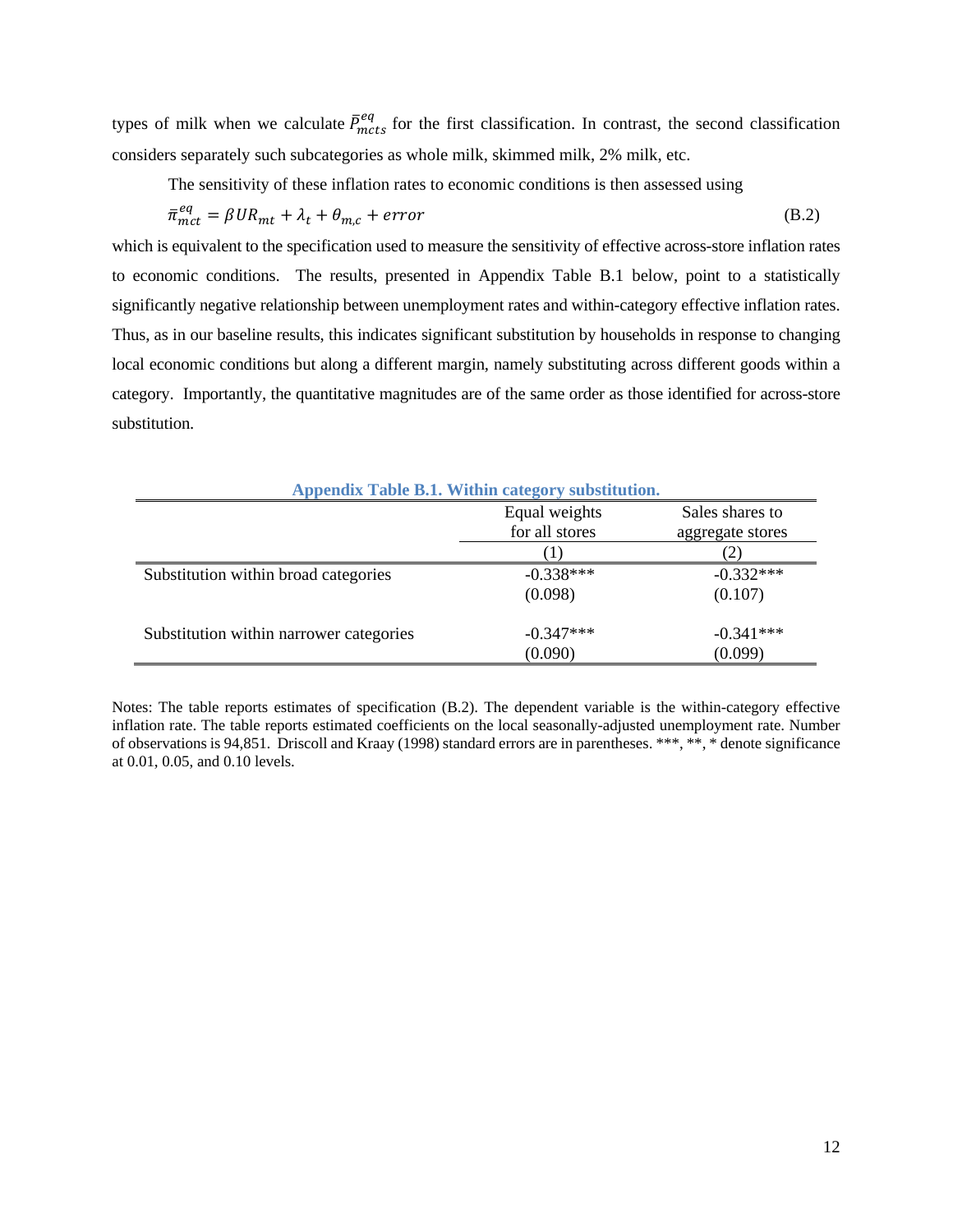## **APPENDIX C: STORE-SWITCHING AND MONETARY NON-NEUTRALITY**

Our model can be reduced to

Phillips curve:  $\pi_t = \beta E_t \pi_{t+1} + \kappa x_t$ 

IS curve:  $x_t = E_t x_{t+1} - \psi(i_t - E_t \pi_{t+1} - r_t^n)$ 

where  $\psi$  is the elasticity of the output gap to real interest rates and depends on structural parameters, including store-switching parameters. Assume a simple Taylor rule

$$
i_t = \chi \pi_t + \varepsilon_t
$$

where  $\varepsilon$  is monetary policy shock which follows AR(1)  $\varepsilon_t = \rho \varepsilon_{t-1} + v_t$ ,  $\chi > 1$ , and  $0 \le \rho < 1$ .

We guess that the solution of the model to MP shocks (s.t. natural interest rate does not vary) is

$$
\pi_t = a\varepsilon_t
$$

$$
x_t = b\varepsilon_t
$$

Then the Phillips curve becomes

$$
\pi_t = \beta E_t \pi_{t+1} + \kappa x_t \Leftrightarrow a\varepsilon_t = \beta E_t a \varepsilon_{t+1} + \kappa b \varepsilon_t \Leftrightarrow b = a(1 - \beta \rho)/\kappa
$$

The IS curve becomes

$$
x_t = E_t x_{t+1} - \psi(i_t - E_t \pi_{t+1} - r_t^n) \Leftrightarrow b\varepsilon_t = \rho b\varepsilon_t - s(\chi a\varepsilon_t + \varepsilon_t - a\rho \varepsilon_t)
$$
  

$$
\Leftrightarrow (1 - \rho)b = -\psi a(\chi - \rho) - \psi
$$

Plugging in expression for  *from above implies* 

$$
(1 - \rho)b = -\psi a(\chi - \rho) - \psi \Leftrightarrow \frac{(1 - \rho)a(1 - \beta\rho)}{\kappa} = -\psi a(\chi - \rho) - \psi
$$

$$
\Leftrightarrow a\left[\frac{(1 - \rho)(1 - \beta\rho)}{\kappa} + \psi(\chi - \rho)\right] = -\psi
$$

$$
\Leftrightarrow a = -\frac{\psi}{\left[\frac{(1 - \rho)(1 - \beta\rho)}{\kappa} + \psi(\chi - \rho)\right]}
$$

And therefore

$$
b = \frac{a(1 - \beta \rho)}{\kappa} = -\frac{\psi(1 - \beta \rho)}{\kappa \left[ \frac{(1 - \rho)(1 - \beta \rho)}{\kappa} + \psi(\chi - \rho) \right]} = \frac{-\psi(1 - \beta \rho)}{[(1 - \rho)(1 - \beta \rho) + \psi(\chi - \rho)]} < 0
$$

Thus,  $\frac{\partial b}{\partial \psi}$  < 0, the degree of monetary non-neutrality (absolute value of b) is increasing in the elasticity of the output gap to the real interest rate.

In our model, this elasticity is given by (see equation 3.21):

$$
\psi = \left[1 + \frac{1}{2}\left(\frac{\sigma - 1}{\sigma \mu}\right)\left(\frac{1}{1 - \frac{1}{\phi} - \frac{\gamma}{2}}\right)\right]^{-1}
$$

such that a more negative value of  $\phi$  (i.e. more elastic shopping effort) or a greater value of  $\gamma$  reduces  $\psi$ . Hence, increasing the degree of store-switching in the model reduces the elasticity of the output gap to the real interest rate and therefore lowers the degree of monetary non-neutrality in the model.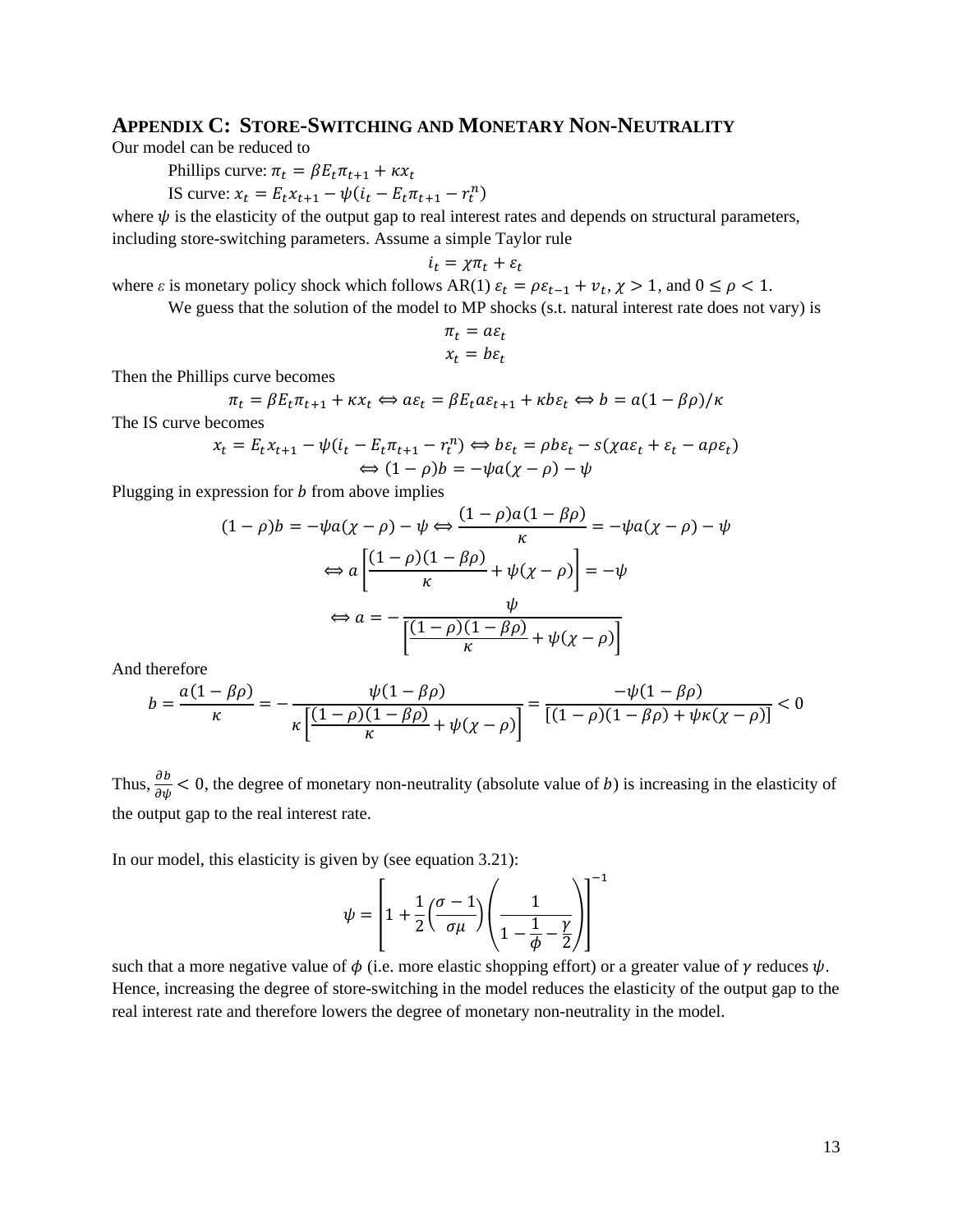# **APPENDIX D: SECOND ORDER APPROXIMATION TO UTILITY WITH ENDOGENOUS SHOPPING EFFORT AND STORE-SWITCHING**

The second-order approximation to utility is:

$$
U_t = \log C_t + \log(1 - L_t - S_t)
$$
  
\n
$$
\approx \log \bar{C} + \frac{1}{\bar{C}}(C_t - \bar{C}) - \frac{1}{2}\left(\frac{1}{\bar{C}}\right)^2 (C_t - \bar{C})^2 + \log(1 - \bar{L} - \bar{S}) + \frac{-1}{1 - \bar{L} - \bar{S}}(L_t - \bar{L}) + \frac{-1}{1 - \bar{L} - \bar{S}}(S_t - \bar{S}) - \frac{1}{2}\left(\frac{1}{1 - \bar{L} - \bar{S}}\right)^2 (L_t - \bar{L})^2 - \frac{1}{2}\left(\frac{1}{1 - \bar{L} - \bar{S}}\right)^2 (S_t - \bar{S})^2 - \left(\frac{1}{1 - \bar{L} - \bar{S}}\right)^2 (L_t - \bar{L})(S_t - \bar{S}) + h.o.t.
$$
  
\n
$$
= t.i.p. + \left(\tilde{C}_t + \frac{1}{2}\tilde{C}_t^2\right) - \frac{1}{2}\tilde{C}_t^2 - \eta_L\left(\tilde{L}_t + \frac{1}{2}\tilde{L}_t^2\right) - \eta_S\left(\tilde{S}_t + \frac{1}{2}\tilde{S}_t^2\right) - \frac{1}{2}\eta_L^2\tilde{L}_t^2 - \frac{1}{2}\eta_S^2\tilde{S}_t^2 - \eta_L\eta_S\left(\tilde{L}_t + \frac{1}{2}\tilde{L}_t^2\right)\left(\tilde{S}_t + \frac{1}{2}\tilde{S}_t^2\right) + h.o.t.
$$
  
\n
$$
= t.i.p. + \tilde{C}_t - \eta_L L_t - \frac{1}{2}\eta_L(1 + \eta_L)\tilde{L}_t^2 - \eta_S\tilde{S}_t - \frac{1}{2}\eta_S(1 + \eta_S)\tilde{S}_t^2 - \bar{L}\eta_S L_t\tilde{S}_t + h.o.t.
$$

where  $\eta_L \equiv \frac{\bar{L}}{1-\bar{L}}$  $\frac{\bar{L}}{1-\bar{L}-\bar{S}} = \left(\frac{\sigma-1}{\sigma}\right)\left(\frac{\alpha}{\mu}\right), \eta_S \equiv \frac{\bar{S}}{1-\bar{L}}$  $\frac{\bar{s}}{1-\bar{L}-\bar{s}} = -\frac{\phi}{2}$  when  $\bar{\tau} = \mu$ , and following Woodford (2003),  $X_t$  –  $\bar{X} = \bar{X} \left( \check{X}_t + \frac{1}{2} \check{X}_t^2 \right).$ 

From the derivation of the model in the text with  $\bar{\tau} = \mu$ , we have  $\check{Y}_t = \check{X}_t + \check{Z}_t$  and  $\check{S}_t = \alpha (\sigma - 1)$  $\frac{\alpha}{\mu} \left( \frac{\sigma - 1}{\sigma} \right) \frac{1}{\phi - 1 - \frac{1}{2} \gamma \phi} L_t$ . Given the production function  $Y_t(i) = Z_t N_t(i)^{\alpha}$ , it follows that

$$
\Rightarrow N_t = \int_0^1 N_t(i) \, di = \int_0^1 \left(\frac{Y_t(i)}{Z_t}\right)^{1/\alpha} \, di = \left(\frac{Y_t}{Z_t}\right)^{1/\alpha} \int_0^1 \left(\frac{Y_t(i)}{Y_t}\right)^{1/\alpha} \, di = \left(\frac{Y_t}{Z_t}\right)^{1/\alpha} \int_0^1 \left(\frac{P_t(i)}{P_t}\right)^{-\sigma/\alpha} \, di
$$
\n
$$
\Rightarrow Y_t = Z_t N_t^\alpha \left\{ \int_0^1 \left(\frac{P_t(i)}{P_t}\right)^{-\alpha} \, di \right\}
$$
\n
$$
\Rightarrow \check{Y}_t = \check{Z}_t + \alpha \check{N}_t - d_t
$$

where  $d_t \equiv \alpha \log \left\{ \int_0^1 \left( \frac{P_t(i)}{P_t} \right) d s \right\}$  $\frac{t^{(t)}}{P_t}$  $\sum_{k=0}^{1} \left( \frac{P_t(i)}{P_t} \right)^{-\frac{\sigma}{\alpha}} di$ . From the labor market clearing conditions, we have  $N_t = L_t \Rightarrow \widetilde{N}_t = \frac{1}{\sigma}$  $\check{L}_t$ . It follows that

$$
\check{L}_t = \check{N}_t = \frac{1}{\alpha} \left( \check{Y}_t - \check{Z}_t + d_t \right) = \frac{1}{\alpha} \check{X}_t + \frac{1}{\alpha} d_t
$$

Also, one can show (see Gali 2008) that  $d_t = \alpha \log \left\{ \int_0^1 \left( \frac{P_t(i)}{R} \right)^2 \right\}$  $\frac{t^{(t)}}{P_t}$  $\int_0^1 \left(\frac{P_t(i)}{P_t}\right)^{-\frac{\sigma}{\alpha}} di \right\} \approx \frac{1}{2}$  $\sigma$  $\frac{\sigma}{\Theta}$ var<sub>*i*</sub>(log(*P*<sub>t</sub>(*i*))). Define  $\Delta_t \equiv \text{var}_i(\log(P_t(i)))$ . Woodford (2003) shows that

$$
\Delta_t = \theta \Delta_{t-1} + \frac{\theta}{1 - \theta} \pi_t^2 + \text{hot}
$$
  
Hence,  $E(\Delta_t) = \frac{\theta}{(1 - \theta)^2} E(\pi_t^2)$ . Thus,  $E(d_t) \approx \frac{1}{2} \frac{\sigma}{\theta} \frac{\theta}{(1 - \theta)^2} E(\pi_t^2)$ .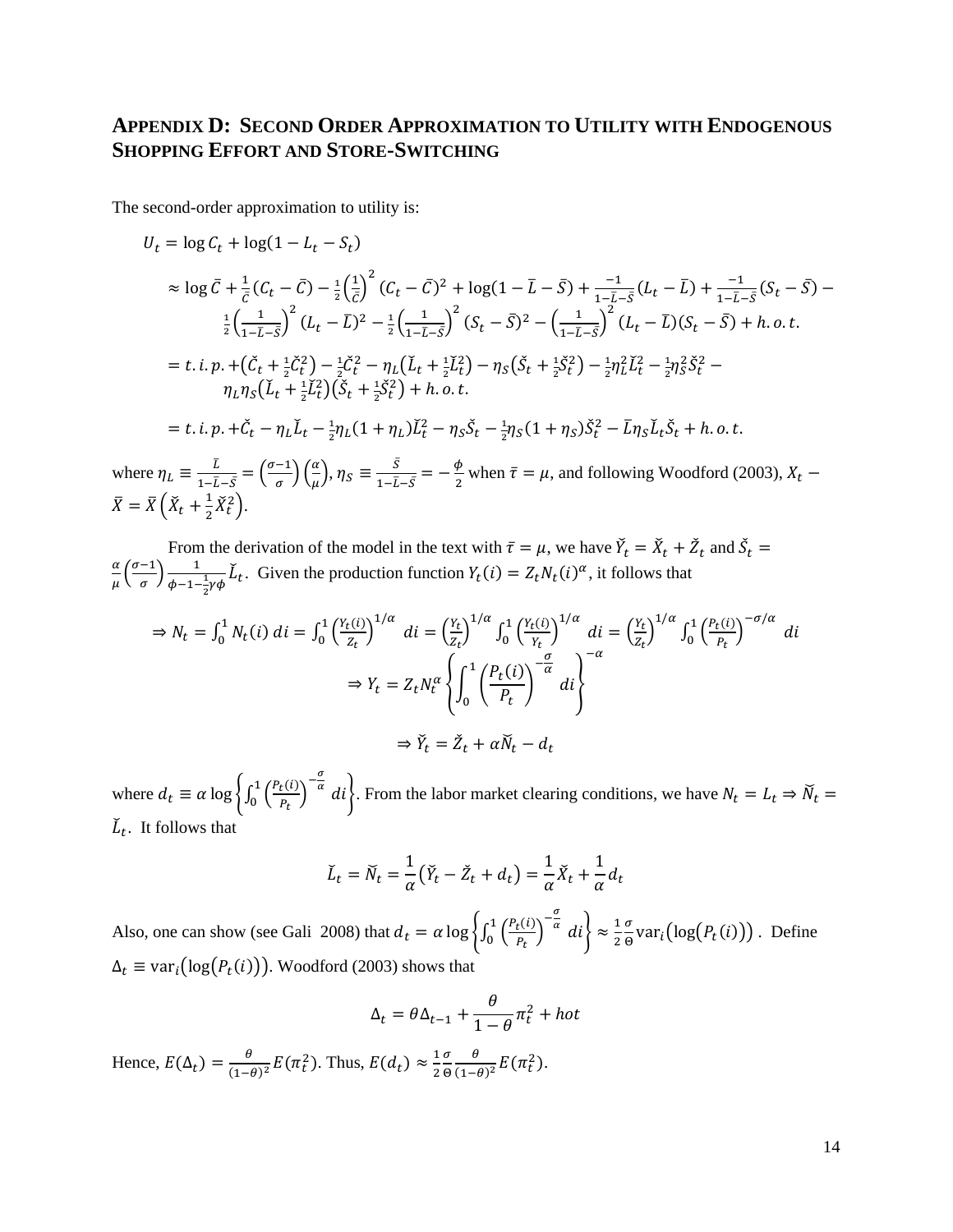Finally, for the link between consumption and output, given 
$$
C_t = \left( \frac{r-1}{\alpha} \frac{r-1}{\alpha} \right)^{\gamma/( \gamma - 1)}, \left( C_{A,t} + C_{B,t} \right)^{\gamma/(\gamma - 1)}, \left( C_{A,t} + C_{B,t} \right)^{\gamma} = Y_t
$$
, and 
$$
\frac{C_{A,t}}{C_{B,t}} = \left\{ \frac{\tau_t}{\mu} \right\}^{\gamma},
$$
 we have 
$$
C_t = Y_t \Phi_t
$$
 where 
$$
\Phi_t \equiv \left( \left( \frac{\tau_t}{\mu} \right)^{\gamma - 1} + 1 \right)^{\gamma - 1} / \left\{ \left( \frac{\tau_t}{\mu} \right)^{\gamma} + 1 \right\}.
$$
 So 
$$
C_t - \bar{C} = \overline{\Phi}(Y_t - \bar{Y}) + \overline{Y} \frac{\partial \Phi_t}{\partial \tau_t} \Big|_{\tau_t = \overline{\tau}} (\tau_t - \overline{\tau}) + 0(Y_t - \overline{Y})^2 + \frac{1}{2} \overline{Y} \frac{\partial^2 \Phi_t}{\partial \tau_t^2} \Big|_{\tau_t = \overline{\tau}} (\tau_t - \overline{\tau})^2
$$

$$
+ \frac{\partial \Phi_t}{\partial \tau_t} \Big|_{\tau_t = \overline{\tau}} (\tau_t - \overline{\tau}) (Y_t - \overline{Y})
$$

Note that steady-state levels with  $\bar{\tau} = \mu$  are given by  $\bar{\Phi} = 2^{\frac{1}{\gamma - 1}}, \frac{\partial \Phi_t}{\partial \tau}$  $\frac{\partial \Psi_t}{\partial \tau_t}$  $\tau_t = \overline{\tau}$  $= 0$ , and  $\frac{\partial^2 \Phi_t}{\partial \tau_t^2}$  $\tau_t = \overline{\tau}$  $=-\frac{\gamma}{\mu^2}$  $\frac{\overline{\Phi}}{4}$ , so

$$
C_t - \bar{C} = \overline{\Phi}\overline{Y}\tilde{Y}_t + 0 + 0 - \frac{1}{8}\gamma \overline{\Phi}\overline{Y}\tilde{\tau}_t^2
$$
  
\n
$$
\Rightarrow \tilde{C}_t = \check{Y}_t - \frac{1}{8}\gamma \check{\tau}_t^2 = \check{Y}_t - \frac{1}{8}\gamma \phi^2 \check{S}_t^2 = \check{X}_t + \check{Z}_t - \frac{1}{8}\gamma \phi^2 \zeta^2 \check{X}_t^2
$$

Now substituting into our approximation to utility yields

$$
U_{t} = \log C_{t} + \log(1 - L_{t} - S_{t})
$$
  
\n
$$
\approx t \cdot i \cdot p + \tilde{C}_{t} - \eta_{L} L_{t} - \frac{1}{2} \eta_{L} (1 + \eta_{L}) L_{t}^{2} - \eta_{S} S_{t} - \frac{1}{2} \eta_{S} (1 + \eta_{S}) S_{t}^{2} - \eta_{L} \eta_{S} L_{t} S_{t} + h \cdot o \cdot t.
$$
  
\n
$$
= t \cdot i \cdot p + (\tilde{X}_{t} - \tilde{Z}_{t} + -\frac{1}{8} \gamma \phi^{2} \zeta^{2} \tilde{X}_{t}^{2}) - (\frac{\sigma - 1}{\sigma}) (\frac{\alpha}{\mu}) (\frac{\tilde{X}_{t}}{\alpha} + \frac{d_{t}}{\alpha} + \frac{1}{2} (\frac{\tilde{X}_{t}}{\alpha} + \frac{d_{t}}{\alpha})^{2}) +
$$
  
\n
$$
\frac{\phi}{2} (\zeta \tilde{X}_{t} + \zeta d_{t} + \frac{1}{2} (\zeta \tilde{X}_{t} + \zeta d_{t})^{2}) - \frac{1}{2} ((\frac{\sigma - 1}{\sigma}) (\frac{\alpha}{\mu}))^{2} (\frac{\tilde{X}_{t}}{\alpha} + \frac{d_{t}}{\alpha})^{2} - \frac{1}{2} (\frac{\phi}{2})^{2} (\zeta \tilde{X}_{t} + \zeta d_{t})^{2} -
$$
  
\n
$$
(\frac{\sigma - 1}{\sigma}) (\frac{\alpha}{\mu}) \frac{-\phi}{2} (\frac{\tilde{X}_{t}}{\alpha} + \frac{d_{t}}{\alpha}) (\zeta \tilde{X}_{t} + \zeta d_{t}) + h \cdot o \cdot t.
$$
  
\n
$$
= t \cdot i \cdot p + \left[ 1 - (\frac{\sigma - 1}{\sigma}) (\frac{1}{\mu}) \frac{\frac{1}{2} \phi (1 - \gamma) - 1}{\phi - \frac{1}{2} \phi \gamma - 1} \right] \tilde{X}_{t} + \left[ - (\frac{\sigma - 1}{\sigma}) (\frac{1}{\mu}) \frac{\frac{1}{2} \phi (1 - \gamma) - 1}{\phi - \frac{1}{2} \phi \gamma - 1} \right] d_{t}
$$
  
\n
$$
- \frac{1}{2} (\frac{\sigma - 1}{\
$$

Therefore expected utility is

$$
EU_t \approx -\frac{1}{2} \left\{ \left( \frac{\sigma - 1}{\sigma \mu} \right) \frac{\frac{1}{2} \phi (1 - \gamma) - 1}{\phi - \frac{1}{2} \phi \gamma - 1} \frac{\sigma}{\Theta} \frac{\theta}{(1 - \theta)^2} \right\} E(\pi_t^2)
$$
  

$$
-\frac{1}{2} \left\{ \left( \frac{\sigma - 1}{\sigma \mu} \right) \left[ \frac{1}{\alpha} + \frac{1}{4} \gamma \phi^2 \left( \frac{\sigma - 1}{\sigma \mu} \right) \frac{1}{\left( \phi - \frac{1}{2} \phi \gamma - 1 \right)^2} - \frac{\phi}{2} \left( \frac{\sigma - 1}{\sigma \mu} \right) \frac{1}{\left( \phi - \frac{1}{2} \phi \gamma - 1 \right)^2} \right] + \left\{ \left( \frac{\sigma - 1}{\sigma \mu} \right) \frac{\frac{1}{2} \phi (1 - \gamma) - 1}{\phi - \frac{1}{2} \phi \gamma - 1} \right\}^2 \right\} E(\tilde{X}_t^2)
$$
  
+t.i.p. +h.o.t.

which after rearranging yields the expression in the text.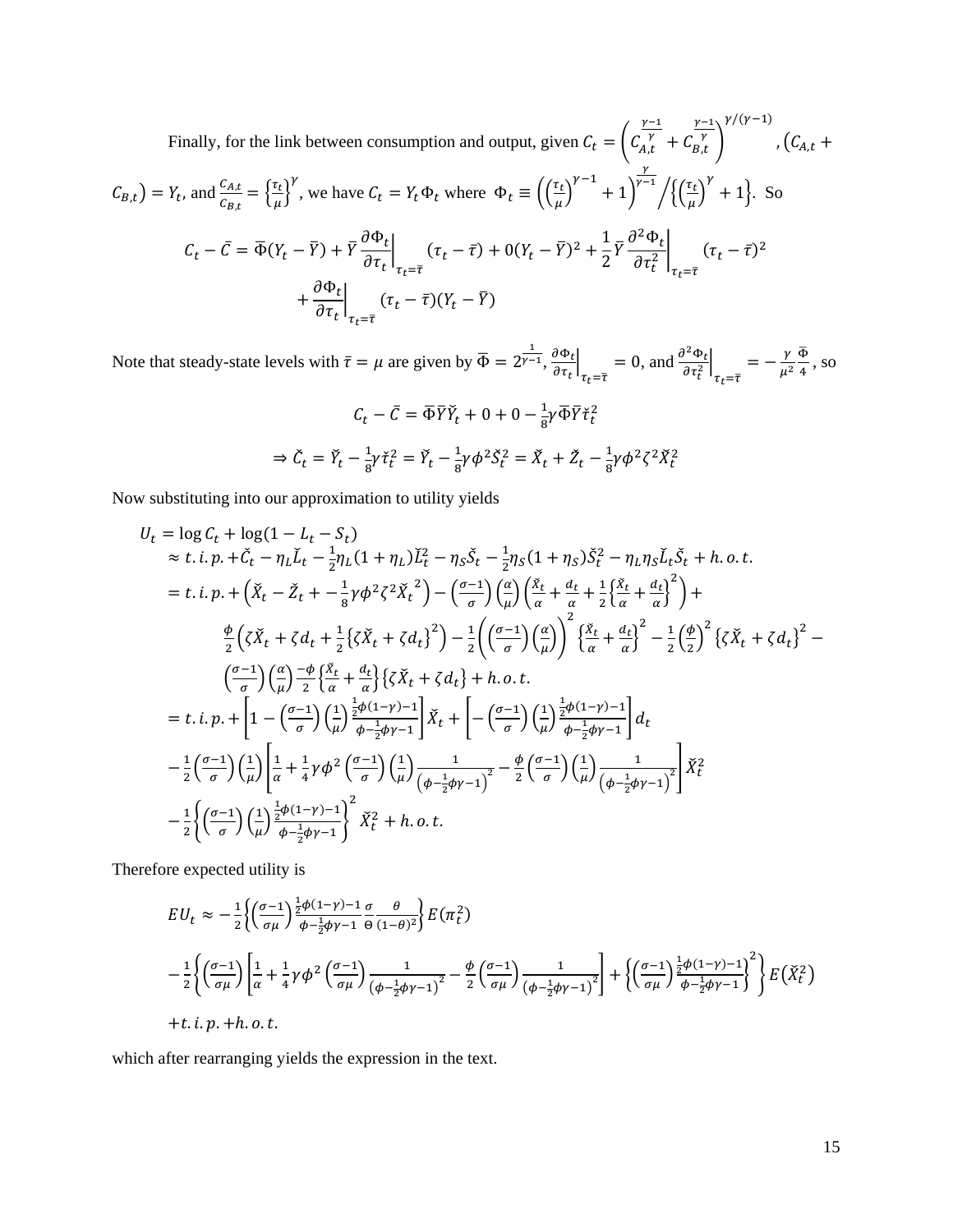# **APPENDIX E: CONSTRUCTION OF DATA MOMENTS**

This appendix describes how we constructed moments for the empirical analysis in sections I and II.

**Frequency of sales**. The IRI dataset provides a flag to indicate whether a given good was on sale in a given store in a given week. In addition to this flag, we use filters as in Nakamura and Steinsson (2008). Specifically, if a price is reduced temporarily (up to three weeks) and then returns to the level observed before the price cut, we identify this episode as a sale. When we apply this filter, we use two approaches to identify a price spell. In the first approach (approach "A"), we treat missing values as interrupting price spells. In other words, if a price was \$4 for two weeks, then the price was missing for a week, and then was again observed at \$4 for another three weeks, we treat the data as reporting two price spells with durations of two and three weeks. In the second approach (approach "B"), missing values do not interrupt price spells if the price is the same before and after periods of missing values. For example, in the previous example, approach "B" yields one price spell with a duration of five weeks. To identify the incidence of sales, we use the union of sales flags that we obtain from the IRI dataset directly and from applying approaches "A" and "B". In the end, using approaches "A" and "B" does not materially change the incidence of sales identified by the sales flag provided in the IRI dataset.

The frequency of sales is computed at the monthly frequency as the fraction of weeks in a month when a good is identified by the sales flag as being on sale. For example, suppose that the time series for a price is observed for eight weeks  $\{4,2,4,4,4,2,2,4\}$  with sales flag series  $\{0,1,0,0,0,1,1,0\}$ , that is, sales occur in weeks #2, #6, and #7 when the price is cut from \$4 to \$2. Then, the frequencies of sales in the first and second months are  $\frac{1}{4}$  and  $\frac{1}{2}$  respectively.

**Size of sales**. The size of the sale is computed as the (log) difference between the sales price (the incidence of a sale is identified by the sales flag) and the price preceding the sale. Since one may have more than one sale in a month, we take the average size of sales in a month. For example, suppose that the time series for a price is observed for eight weeks  $\{4,2,4,4,3,4,2,4\}$  with sales flag series  $\{0,1,0,0,1,0,1,0\}$ , that is, sales occur in weeks #2 (the price is cut from \$4 to \$2), #5 (the price is cut from \$4 to \$3), and #7 (the price is cut from \$4 to \$2). Then, the size of the sale in the first instance of a sale is  $log(2/4)$ , which is a negative magnitude. Since this is the only sale in the first month, the average size of sales in this month is  $log(2/34)$ . In the second month, there are two sales with sizes  $log(3/34)$  and  $log(2/54)$ . The average size of sales in the second month is taken as the arithmetic average  $0.5*$   $\log(\frac{\$3}{\$4}) + \log(\frac{\$2}{\$4})$ . In some cases, we can observe no price preceding a sale but we observe a price immediately after the sale. In this situation, we calculate the size of a sale as the log price during a sale minus the log price immediately after the sale.

**Share of goods sold on sale**. The share of goods sold on sale for a given good in a given market (or store) in a given month is calculated as the following ratio. The numerator is the number of units sold during episodes identified as sales by the sales flag. The denominator is the total number of sold units.

**Frequency of regular price changes**. A price change in a given week is identified as regular if the following criteria are satisfied: i) the sales flag does not identify this week as a period when a good is on sale; ii) the sales flag does not identify the preceding week as a period when a good is on sale; iii) the price change is larger than one cent or one percent in absolute value (or more than 0.5 percent for prices larger than \$5). The last criterion removes small price changes which could arise from rounding errors and the like. Again, we use approaches "A" and "B" to identify the price in the preceding period. The incidence of